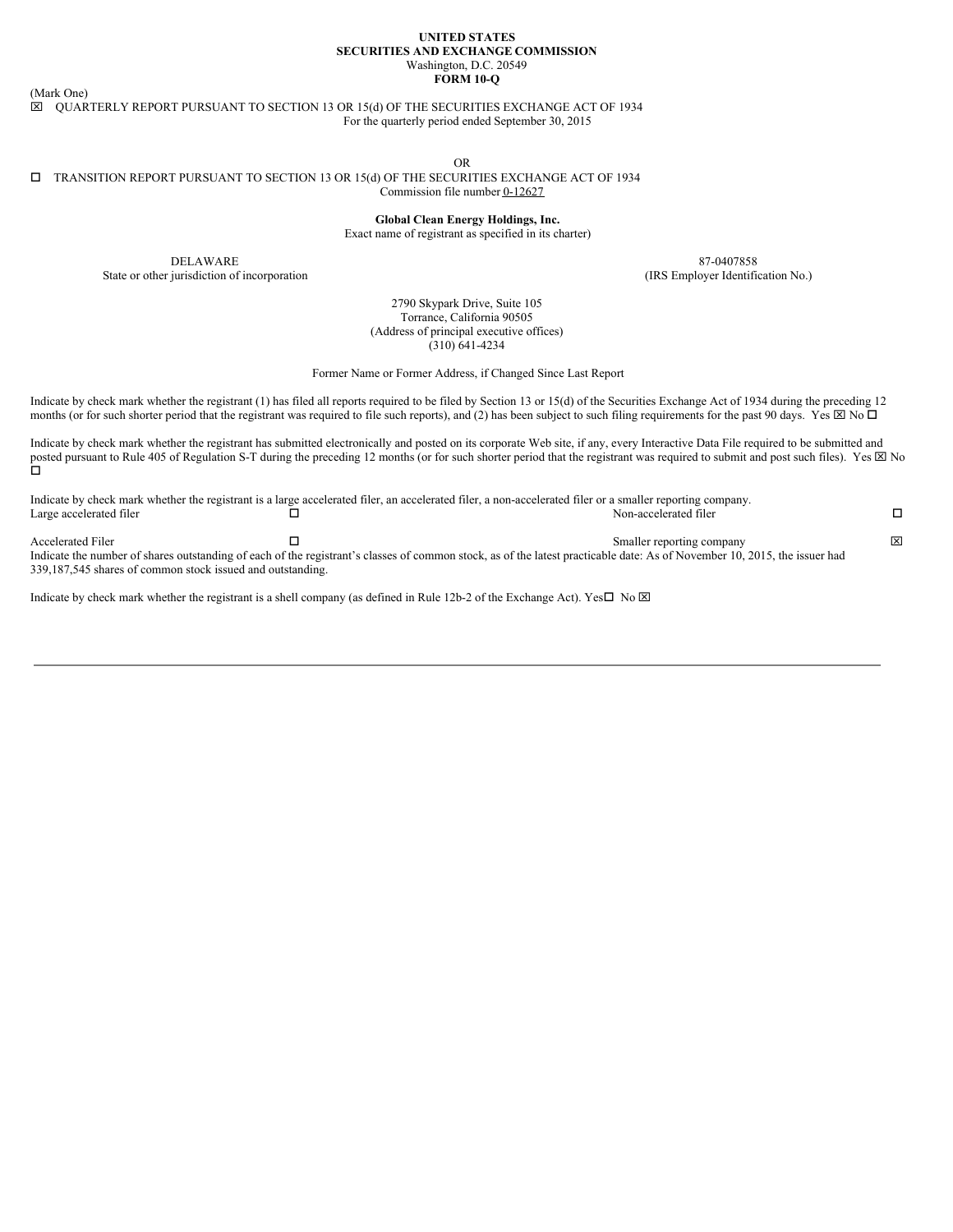#### **GLOBAL CLEAN ENERGY HOLDINGS, INC. AND SUBSIDIARIES CONDENSED CONSOLIDATED BALANCE SHEETS**

|                                                                                                                  | September 30,<br>2015 |                | December 31,<br>2014 |                |
|------------------------------------------------------------------------------------------------------------------|-----------------------|----------------|----------------------|----------------|
|                                                                                                                  |                       | (Unaudited)    |                      |                |
| <b>ASSETS</b>                                                                                                    |                       |                |                      |                |
| <b>CURRENT ASSETS</b>                                                                                            |                       |                |                      |                |
| Cash and cash equivalents                                                                                        | \$                    | 158,893        | <sup>\$</sup>        | 238,485        |
| Accounts receivable                                                                                              |                       | 46,512         |                      | 213,962        |
| Inventory                                                                                                        |                       | 35,205         |                      | 35,201         |
| Other current assets                                                                                             |                       | 46,465         |                      | 37,580         |
| <b>Total Current Assets</b>                                                                                      |                       | 287,075        |                      | 525,228        |
| PROPERTY AND EQUIPMENT, NET                                                                                      |                       | 5,852,280      |                      | 13,834,255     |
| <b>INTANGIBLE ASSETS, NET</b>                                                                                    |                       | 3,543,804      |                      | 3,727,724      |
|                                                                                                                  |                       |                |                      |                |
| <b>OTHER NONCURRENT ASSETS</b>                                                                                   |                       | 5,320          |                      | 5,744          |
| <b>TOTAL ASSETS</b>                                                                                              | \$                    | 9,688,479      | \$                   | 18,092,951     |
| <b>LIABILITIES AND STOCKHOLDERS' DEFICIT</b>                                                                     |                       |                |                      |                |
| <b>CURRENT LIABILITIES</b>                                                                                       |                       |                |                      |                |
| Accounts payable and accrued expenses                                                                            | <sup>\$</sup>         | 3,330,003      | <sup>\$</sup>        | 3,651,606      |
| Accrued payroll and payroll taxes                                                                                |                       | 1,309,056      |                      | 1,249,815      |
| Notes payable - current portion                                                                                  |                       | 1,337,089      |                      | 1,337,089      |
| Convertible notes payable, net of debt discount                                                                  |                       | 637,000        |                      | 697,000        |
| Derivative Liability                                                                                             |                       | 53,000         |                      |                |
| <b>Total Current Liabilities</b>                                                                                 |                       | 6,666,148      |                      | 6,935,510      |
|                                                                                                                  |                       |                |                      |                |
| <b>LONG-TERM LIABILITIES</b>                                                                                     |                       |                |                      |                |
| Accrued interest payable                                                                                         |                       | 5,066,216      |                      | 4,166,607      |
| Accrued return on noncontrolling interest                                                                        |                       | 12,140,304     |                      | 10,101,080     |
| Mortgage notes payable                                                                                           |                       | 5,110,189      |                      | 5,110,189      |
| <b>Total Long Term Liabilities</b>                                                                               |                       | 22,316,709     |                      | 19,377,876     |
| <b>STOCKHOLDERS' DEFICIT</b>                                                                                     |                       |                |                      |                |
| Preferred stock - \$0.001 par value; 50,000,000 shares authorized                                                |                       |                |                      |                |
| Series B, convertible; 13,000 shares issued and outstanding (aggregate liquidation<br>preference of \$1,300,000) |                       | 13             |                      | 13             |
| Common stock, \$0.001 par value; 500,000,000 shares authorized;                                                  |                       |                |                      |                |
| 339,187,545 issued and outstanding                                                                               |                       | 339,188        |                      | 339,187        |
| Additional paid-in capital                                                                                       |                       | 25,813,298     |                      | 25,657,177     |
| Accumulated deficit                                                                                              |                       | (29,916,712)   |                      | (28, 946, 103) |
| Accumulated other comprehensive loss                                                                             |                       | (121, 829)     |                      | (66, 586)      |
| <b>Total Global Clean Energy Holdings, Inc. Stockholders' Deficit</b>                                            |                       | (3,886,042)    |                      | (3,016,312)    |
| <b>Noncontrolling interests</b>                                                                                  |                       | (15, 408, 336) |                      | (5,204,123)    |
| <b>Total Stockholders' Deficit</b>                                                                               |                       | (19, 294, 378) |                      | (8,220,435)    |
| <b>TOTAL LIABILITIES AND STOCKHOLDERS' DEFICIT</b>                                                               | \$                    | 9,688,479      | S                    | 18,092,951     |
|                                                                                                                  |                       |                |                      |                |

The accompanying notes are an integral part of these condensed unaudited consolidated financial statements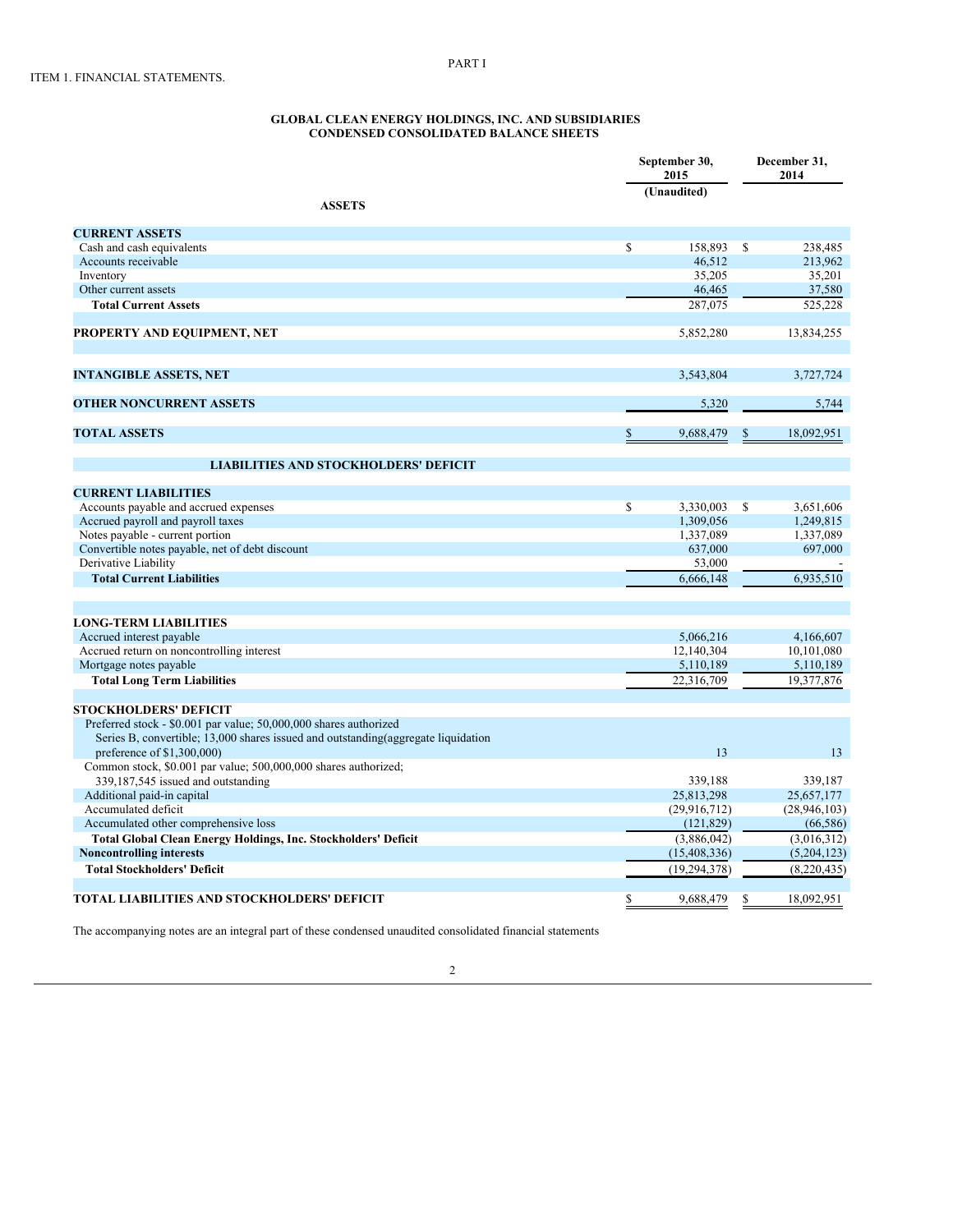#### **GLOBAL CLEAN ENERGY HOLDINGS, INC. AND SUBSIDIARIES CONDENSED CONSOLIDATED STATEMENTS OF OPERATIONS (unaudited)**

|                                                             | For the three months Ended<br>September 30, |             |             | For the nine months Ended<br>September 30, |               |               |              |             |  |
|-------------------------------------------------------------|---------------------------------------------|-------------|-------------|--------------------------------------------|---------------|---------------|--------------|-------------|--|
|                                                             |                                             | 2015        |             | 2014                                       |               | 2015          |              | 2014        |  |
|                                                             |                                             |             |             |                                            |               |               |              |             |  |
| Revenue                                                     | \$                                          | 92,040      | $\mathbf S$ | 495,796                                    | <sup>\$</sup> | 492,107       | $\mathbb{S}$ | 741,500     |  |
| Subsidy Income                                              |                                             |             |             | 284                                        |               | 153           |              | 1,246       |  |
| <b>Total Revenue</b>                                        |                                             | 92,040      |             | 496,080                                    |               | 492,260       |              | 742,746     |  |
| <b>Operating Expenses</b>                                   |                                             |             |             |                                            |               |               |              |             |  |
| General and administrative                                  |                                             | 397,064     |             | 535,031                                    |               | 1,444,187     |              | 1,610,697   |  |
| Loss on disposal of Fixed Assets                            |                                             | 75,670      |             | 23,597                                     |               | 75,670        |              | 23,597      |  |
| Write down of long lived assets                             |                                             | 6,671,892   |             |                                            |               | 6,671,892     |              |             |  |
| Plantation operating costs                                  |                                             | 27,021      |             | 21,580                                     |               | 85,431        |              | 83,804      |  |
| <b>Total Operating Expenses</b>                             |                                             | 7,171,647   |             | 580,208                                    |               | 8,277,180     |              | 1,718,098   |  |
| <b>Loss from Operations</b>                                 |                                             | (7,079,607) |             | (84, 128)                                  |               | (7,784,920)   |              | (975, 352)  |  |
| Other Income (Expenses)                                     |                                             |             |             |                                            |               |               |              |             |  |
| Other income                                                |                                             | 7           |             | 290                                        |               | 7             |              | 298         |  |
| Interest expense                                            |                                             | (302, 701)  |             | (293, 236)                                 |               | (918, 661)    |              | (895, 220)  |  |
| Gain on settlement of liabilities                           |                                             |             |             |                                            |               | 270,323       |              |             |  |
| Change in fair value of derivative                          |                                             | 9,000       |             |                                            |               | 27,000        |              |             |  |
| Foreign currency transaction gain (loss)                    |                                             | 21          |             | 119                                        |               | 1,791         |              | 204         |  |
| Other Expenses, Net                                         |                                             | (293, 673)  |             | (292, 827)                                 |               | (619, 540)    |              | (894, 718)  |  |
| Net Loss                                                    |                                             | (7,373,280) |             | (376, 955)                                 |               | (8,404,460)   |              | (1,870,070) |  |
| Less Net Loss Attributable to the Noncontrolling Interest   |                                             | (6,745,046) |             | (387, 627)                                 |               | (7, 433, 851) |              | (1,205,007) |  |
| Net Loss Attributable to Global Clean Energy Holdings, Inc. |                                             | (628, 234)  | S           | 10,672                                     |               | (970, 609)    |              | (665,063)   |  |
| <b>Basic and diluted Loss per Common Share:</b>             |                                             |             |             |                                            |               |               |              |             |  |
| Net Loss per Common Share                                   |                                             | (0.002)     |             | (0.001)                                    |               | (0.003)       |              | (0.001)     |  |
| <b>Basic and diluted Weighted-Average Common Shares</b>     |                                             |             |             |                                            |               |               |              |             |  |
| Outstanding                                                 |                                             | 339,187,545 |             | 339,187,545                                |               | 339,187,545   |              | 339,187,545 |  |

The accompanying notes are an integral part of these condensed unaudited consolidated financial statements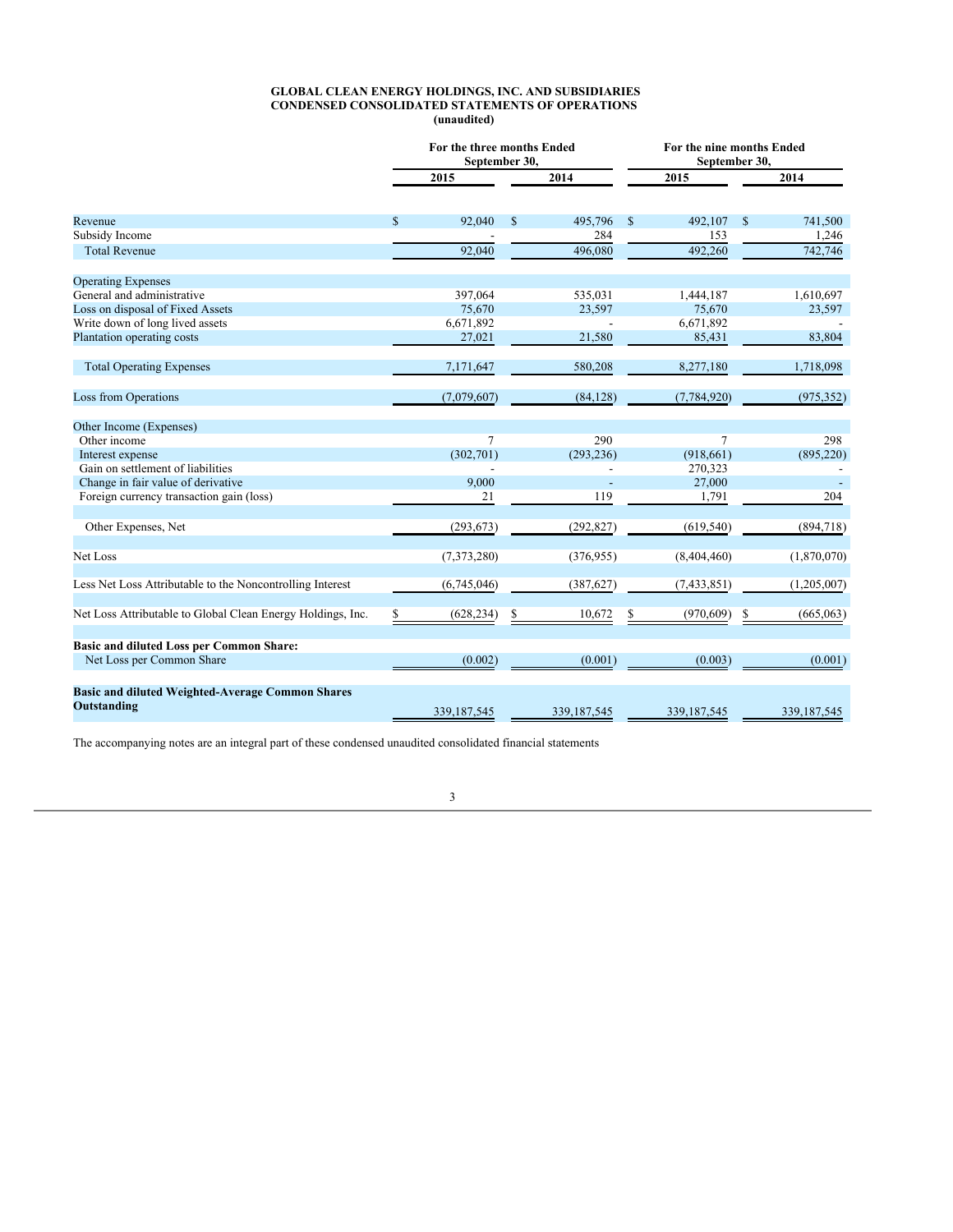#### **GLOBAL CLEAN ENERGY HOLDINGS, INC. AND SUBSIDIARIES CONDENSED CONSOLIDATED STATEMENTS OF CASH FLOWS (unaudited)**

| $($ unauuncu                                                                | For the nine months ended<br>September 30, |    |             |
|-----------------------------------------------------------------------------|--------------------------------------------|----|-------------|
|                                                                             | 2015                                       |    | 2014        |
| <b>Operating Activities</b>                                                 |                                            |    |             |
| Net loss                                                                    | \$<br>$(8,404,460)$ \$                     |    | (1,870,070) |
| Adjustments to reconcile net loss to net cash used in operating activities: |                                            |    |             |
| Foreign currency transaction gain                                           | (1,791)                                    |    | (204)       |
| Gain on settlement of liabilities                                           | (270, 323)                                 |    |             |
| Share-based compensation                                                    | 156,121                                    |    | 44,287      |
| Write down of long lived assets                                             | 6,671,892                                  |    |             |
| Loss on disposal of fixed assets                                            | 75,670                                     |    | 23,597      |
| Depreciation and amortization                                               | 261,072                                    |    | 556,913     |
| Amortization of debt discount                                               | 60,000                                     |    |             |
| Change in fair value of derivative                                          | (27,000)                                   |    |             |
| Changes in operating assets and liabilities:                                |                                            |    |             |
| Accounts receivable                                                         | 190,579                                    |    | (91, 327)   |
| Inventory                                                                   | (1,228)                                    |    | 2,756       |
| Other current assets                                                        | (46, 442)                                  |    | (39,112)    |
| Accounts payable and accrued expenses                                       | 805,158                                    |    | 735,188     |
| Other noncurrent assets                                                     | (404)                                      |    | 81          |
| Net Cash Used in Operating Activities                                       | (531, 156)                                 |    | (637, 891)  |
| <b>Investing Activities</b>                                                 |                                            |    |             |
| Plantation development costs                                                | (224, 161)                                 |    | (330,795)   |
| Proceeds from sale of property and equipment                                | 283,704                                    |    | (3, 412)    |
| Net Cash Provided by (Used in) Investing Activities                         | 59,543                                     |    | (334, 207)  |
| <b>Financing Activities</b>                                                 |                                            |    |             |
| Proceeds from issuance of preferred membership in GCE Mexico I, LLC         | 429,743                                    |    | 952,435     |
| Proceeds from notes payable                                                 |                                            |    | 130,000     |
| Payments on capital leases and notes payable                                |                                            |    | (1,175)     |
| Net Cash Provided by Financing Activities                                   | 429,743                                    |    | 1,081,260   |
| Effect of exchange rate changes on cash                                     | (37, 722)                                  |    | (12, 241)   |
| Net change in Cash and Cash Equivalents                                     | (79, 592)                                  |    | (96, 921)   |
| Cash and Cash Equivalents at Beginning of Period                            | 238,485                                    |    | 216,531     |
| <b>Cash and Cash Equivalents at End of Period</b>                           | 158,893                                    | \$ | 313,452     |
|                                                                             |                                            |    |             |
| <b>Supplemental Disclosures of Cash Flow Information:</b>                   |                                            |    |             |
| Cash paid for interest                                                      | \$<br>18,550                               | \$ |             |
| Cash paid for income tax                                                    | \$<br>5,388                                | \$ | 1,029       |
| Noncash Investing and Financing activities:                                 |                                            |    |             |
| Accrual of return on noncontrolling interest                                | \$<br>2,039,224                            | S  | 1,977,862   |
| Write Down of debt and release of Fixed Assets                              |                                            |    | 190,500     |
| Estimated fair value of derivative liability                                | 79,000                                     |    |             |
|                                                                             |                                            |    |             |

The accompanying notes are an integral part of these condensed unaudited consolidated financial statements

4

and the control of the control of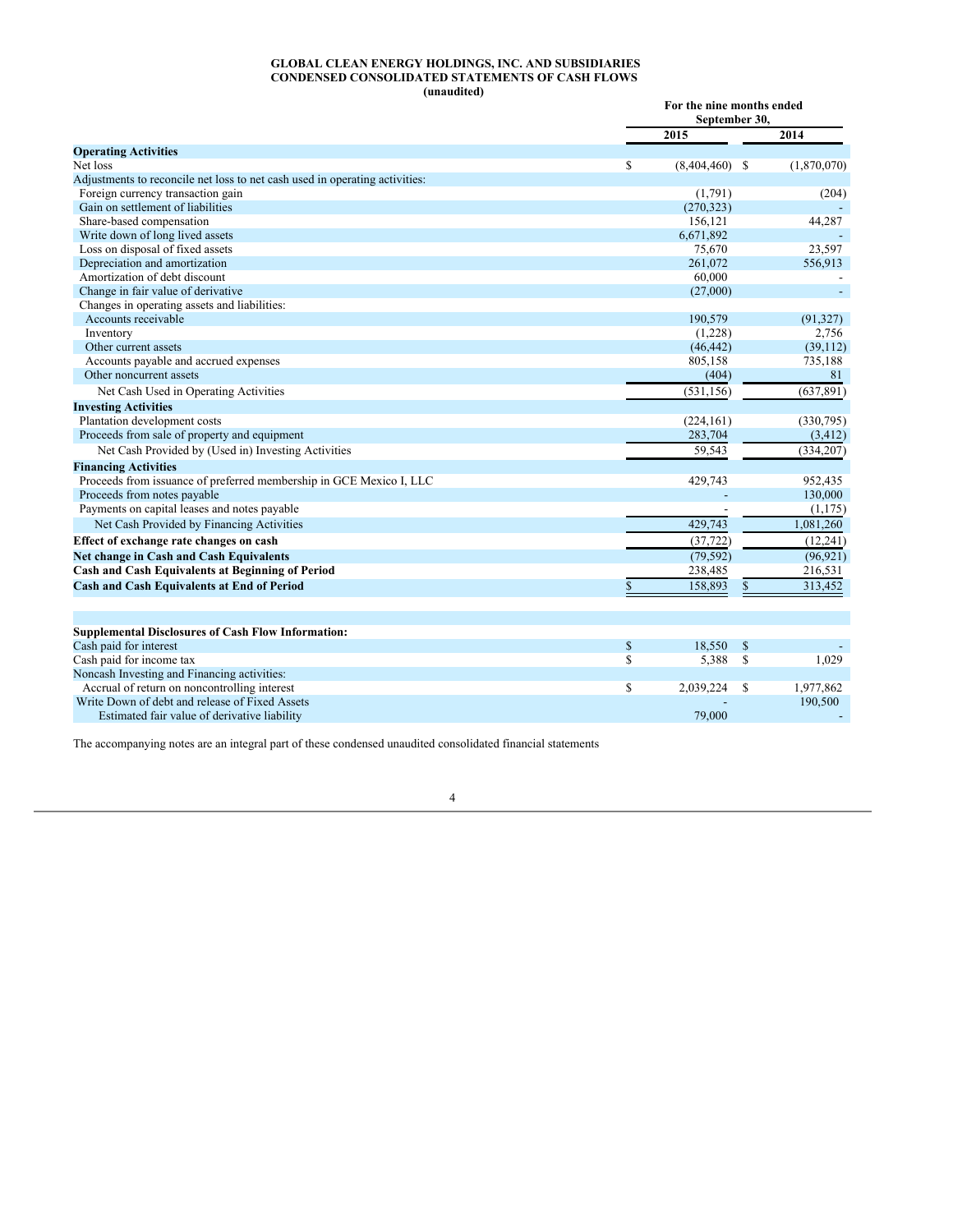#### **GLOBAL CLEAN ENERGY HOLDINGS, INC. AND SUBSIDIARIES CONDENSED CONSOLIDATED STATEMENTS OF COMPREHENSIVE INCOME (unadited)**

|                                                                                  | For the three months Ended<br>September 30, |               | For the nine months Ended<br>September 30, |                |  |                  |  |             |
|----------------------------------------------------------------------------------|---------------------------------------------|---------------|--------------------------------------------|----------------|--|------------------|--|-------------|
|                                                                                  |                                             | 2015          |                                            | 2014           |  | 2015             |  | 2014        |
| Net Loss                                                                         | \$                                          | (7,373,280)   | -S                                         | $(376,955)$ \$ |  | $(8,404,460)$ \$ |  | (1,870,070) |
| Other comprehensive income (loss)- foreign currency<br>translation adjustment    |                                             | (1,212,557)   |                                            | 48,062         |  | (1,216,123)      |  | 93,947      |
| Comprehensive Loss                                                               |                                             | (8, 585, 837) |                                            | (328, 893)     |  | (9,620,583)      |  | (1,776,123) |
| Add net loss attributable to the noncontrolling interest                         |                                             | 6,745,046     |                                            | 387,627        |  | 7,433,851        |  | 1,205,007   |
| Add other comprehensive loss (income) attributable to<br>noncontrolling interest |                                             | 1,160,880     |                                            | (116, 599)     |  | 1,160,880        |  | (124, 117)  |
| Comprehensive Loss Attributable to<br>Global Clean Energy Holdings, Inc.         |                                             | (679, 911)    |                                            | (57, 865)      |  | (1,025,852)      |  | (695, 233)  |

The accompanying notes are an integral part of these condensed unaudited consolidated financial statements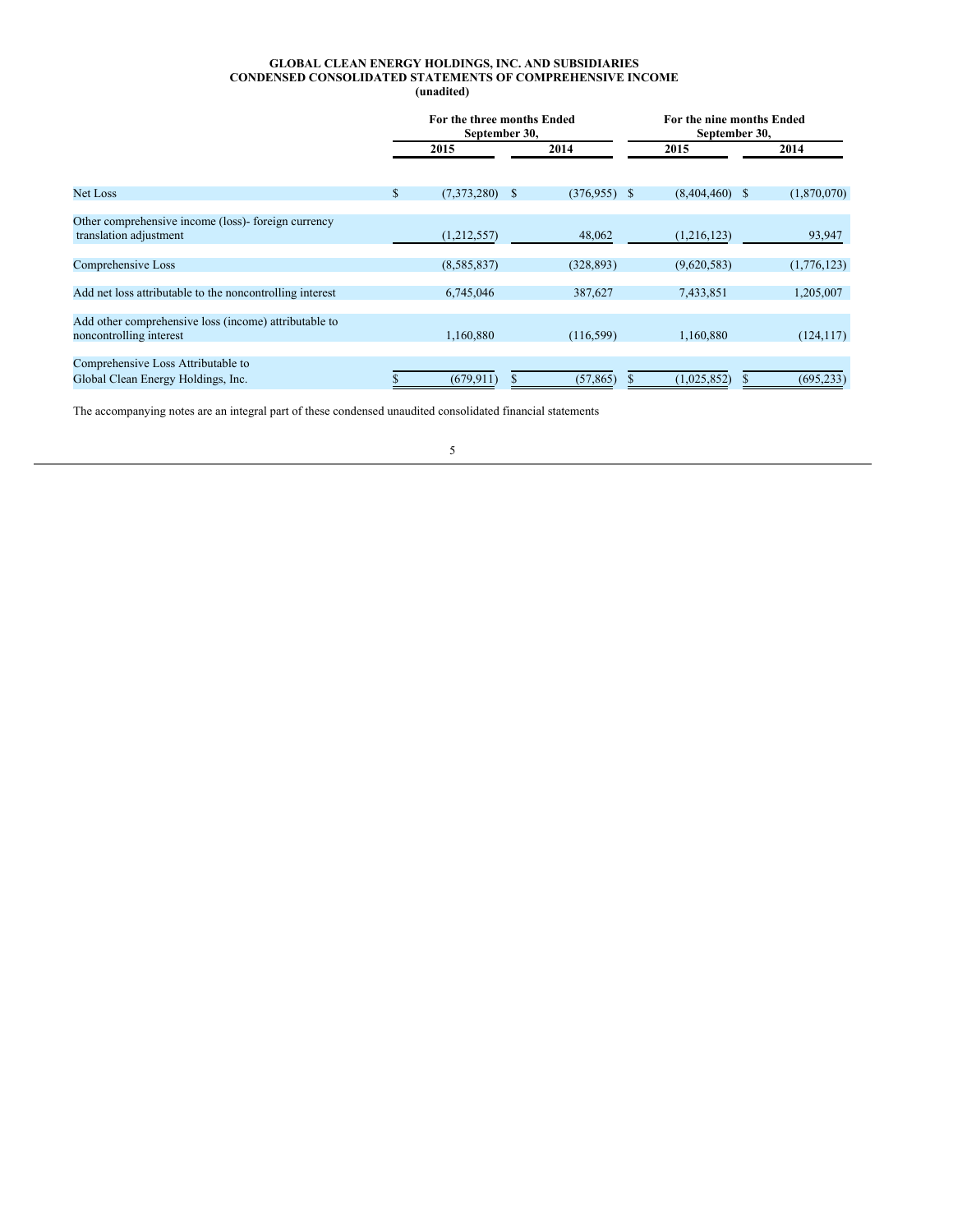## **GLOBAL CLEAN ENERGY HOLDINGS, INC. AND SUBSIDIARIES Notes to Unaudited Condensed Consolidated Financial Statements**

This summary of significant accounting policies is presented to assists the reader in understanding and evaluating the Company's financial statements. The financial statements and notes are the representations of the Company's management, which is responsible for their integrity and objectivity. The accounting policies conform to generally accepted accounting principles and have been consistently applied in the preparation of the financial statements.

## **Note 1 – History and Basis of Presentation**

### *History*

Global Clean Energy Holdings, Inc.(the "Company") is a U.S.-based, multi-national, energy agri-business focused on the development of non-food based bio-feedstocks.

The Company was originally incorporated under the laws of the State of Utah on November 20, 1991. On July 19, 2010, the reincorporation of the company from a Utah corporation to a Delaware corporation was completed, as approved by shareholders.

#### *Principles of Consolidation*

The condensed consolidated financial statements include the accounts of Global Clean Energy Holdings, Inc., its subsidiaries, and the variable interest entities of GCE Mexico I, LLC a Delaware limited liability company ("GCE Mexico"), and its Mexican subsidiaries (Asideros, Asideros 2 and Asideros 3). All significant intercompany transactions have been eliminated in consolidation.

Generally accepted accounting principles require that if an entity is the primary beneficiary of a variable interest entity (VIE), the entity should consolidate the assets, liabilities and results of operations of the VIE in its consolidated financial statements. Global Clean Energy Holdings, Inc. considers itself to be the primary beneficiary of GCE Mexico, and it's Mexican subsidiaries, and accordingly, has consolidated these entities since their formation beginning in April 2008, with the equity interests of the unaffiliated investors in GCE Mexico presented as Noncontrolling Interests in the accompanying condensed consolidated financial statements.

Under ASC 810-10 the Primary Beneficiary is the party that has both of the following:

1. The power to make decisions regarding the activities that most significantly impact the success of the VIE, and

2. The obligation to absorb losses or rights to receive benefits of the entity that could potentially be significant to the VIE.

When multiple parties make decisions over different activities of the entity, only the party with power to direct the activities that most significantly impacts the entity's economic performance will have satisfied the first condition. Global Clean Energy Holdings, Inc. has the power to direct the most significant activities of GCE Mexico and its subsidiaries, as these rights were specifically granted to Global Clean Energy Holdings, Inc. under the GCE Mexico's Operating Agreement (the "LLC Agreement").

Global Clean Energy Holdings, Inc. satisfies the second condition because as owner of a 50.5% profits interest, Global Clean Energy Holdings, Inc. is expected to receive the benefits or the largest amounts of profits allocated by GCE Mexico. GCEH ownes 1% of Asideros 1, Asideros 2 and Asideros 3, and the balance is owned by GCE Mexico. Accordingly, we own 50.5% of Asideros 1, Asideros 2 and Asideros 3 either directly or through our common membership interest in GCE Mexico. The partners' right to receive a preferred return on their investment does not qualify as a "right to receive residual returns" of GCE Mexico.

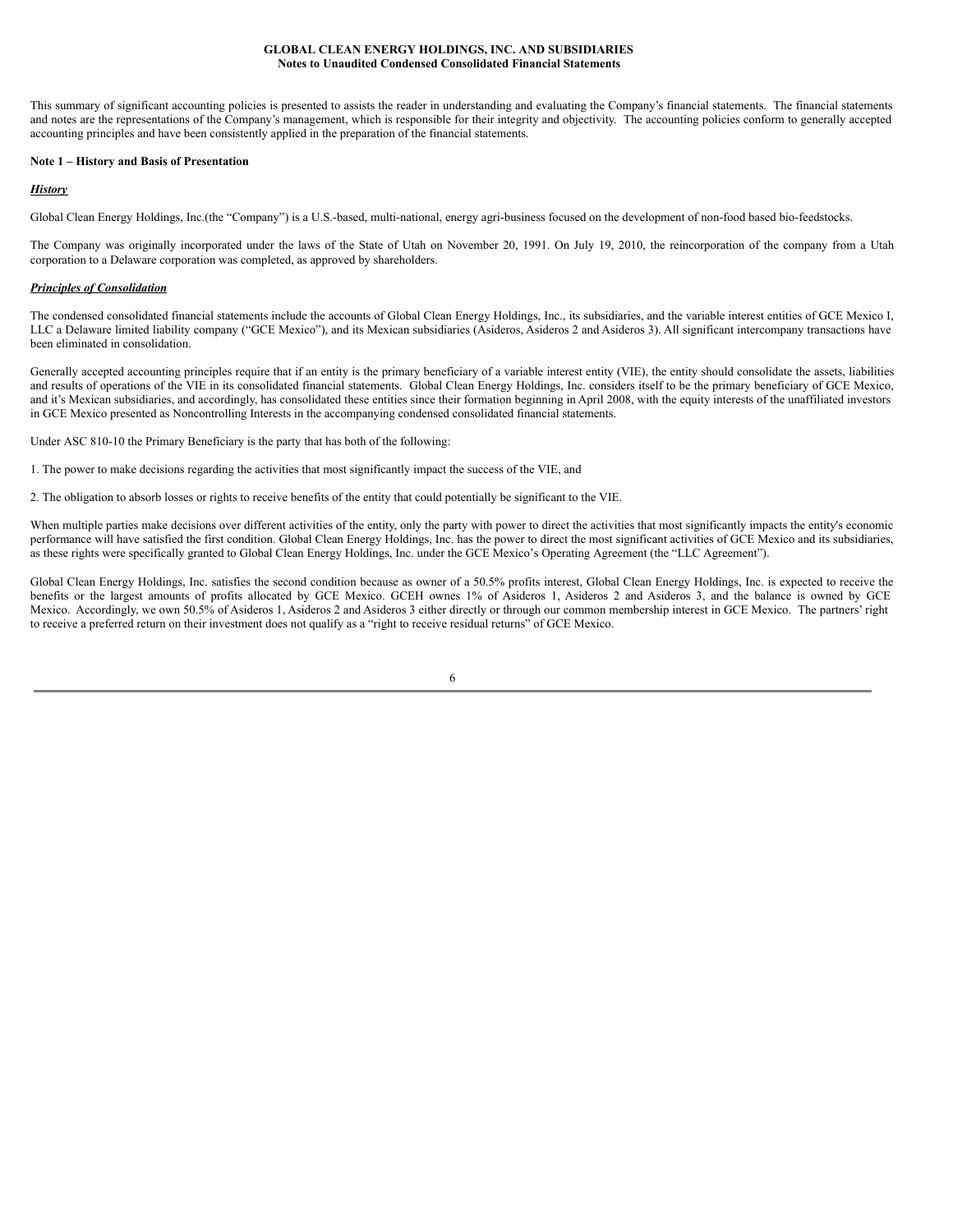The guidance also states that "in a multi-tiered legal-entity structure, a reporting entity should generally begin its evaluation at the lowest-level entity. Each entity within the structure should then be evaluated on a consolidated basis. The attributes and variable interests of the underlying consolidated entities become those of the parent company upon consolidation".

GCE Mexico holds, directly, 99% of the voting interest in the subsidiaries pursuant to the Agency Agreement. GCEH's rights as Manager of GCE Mexico and as the sole Director of the subsidiaries enables GCEH to conclude that these powers, together with the 50% membership interest in GCE Mexico, gives Global Clean Energy Holdings, Inc. a controlling financial interest and therefore is the primary beneficiary.

## **GCE MEXICO I, LLC. AND SUBSIDIARIES CONDENSED CONSOLIDATED BALANCE SHEETS**

|                                              | September 30,<br>2015 | December 31,<br>2014 |
|----------------------------------------------|-----------------------|----------------------|
|                                              |                       | (Unaudited)          |
| <b>ASSETS</b>                                |                       |                      |
| <b>CURRENT ASSETS (1)</b>                    | 148,541               | 86,979               |
| PROPERTY AND EQUIPMENT, NET                  | 5,703,335             | 13,377,936           |
| <b>OTHER NONCURRENT ASSETS</b>               | 2,694                 | 3,118                |
|                                              |                       |                      |
| <b>TOTAL ASSETS</b>                          | 5,854,570             | 13,468,033           |
|                                              |                       |                      |
| <b>LIABILITIES AND STOCKHOLDERS' DEFICIT</b> |                       |                      |
|                                              |                       |                      |
| <b>CURRENT LIABILITIES</b>                   | 373,744               | 281,369              |
| <b>LONG-TERM LIABILITIES</b>                 | 21,984,456            | 19,124,134           |
|                                              |                       |                      |
| <b>TOTAL LIABILITIES</b>                     | S<br>22,358,200       | 19,405,503           |

The accompanying notes are an integral part of these condensed unaudited consolidated financial statements

(1) Includes cash of \$105,790 and \$86,979 at September 30, 2015 and December 31, 2014, respectively, which is included in the Company's consolidated financial statements, but is used only for the operations of GCE Mexico.

## *Unaudited Interim Condensed Consolidated Financial Statements*

The accompanying (a) condensed consolidated Balance Sheet at December 31, 2014 has been derived from audited statements and (b) unaudited condensed consolidated financial statements as of September 30, 2015 and 2014 have been prepared by the Company pursuant to the rules and regulations of the Securities and Exchange Commission. Certain information and footnote disclosures normally included in financial statements prepared in accordance with accounting principles generally accepted in the United States of America have been condensed or omitted pursuant to such rules and regulations. In the opinion of management, all adjustments and disclosures necessary for a fair presentation of these financial statements have been included and are of normal, recurring nature. These financial statements should be read in conjunction with the financial statements and notes thereto included in the Company's annual report on Form 10-K for the year ended December 31, 2014, as filed with the Securities and Exchange Commission. The results of operations for the nine months ended September 30, 2015, may not be indicative of the results that may be expected for the year ending December 31, 2015.

#### *Accounting for Agricultural Operations*

All costs incurred until the actual planting of the Jatropha Curcas plant are capitalized as plantation development costs, and are included in "Property and Equipment" on the balance sheet. Plantation development costs are being accumulated in the balance sheet during the development period and are accounted for in accordance with accounting standards for Agricultural Producers and Agricultural Cooperatives. The direct costs associated with each farm and the production of the Jatropha revenue streams have been deferred and accumulated as a noncurrent asset, "Deferred Growing Costs", on the balance sheet. These costs will be recognized as a Cost of Good Sold in the period the revenue is recognized. Other general costs without expected future benefits are expensed when incurred.

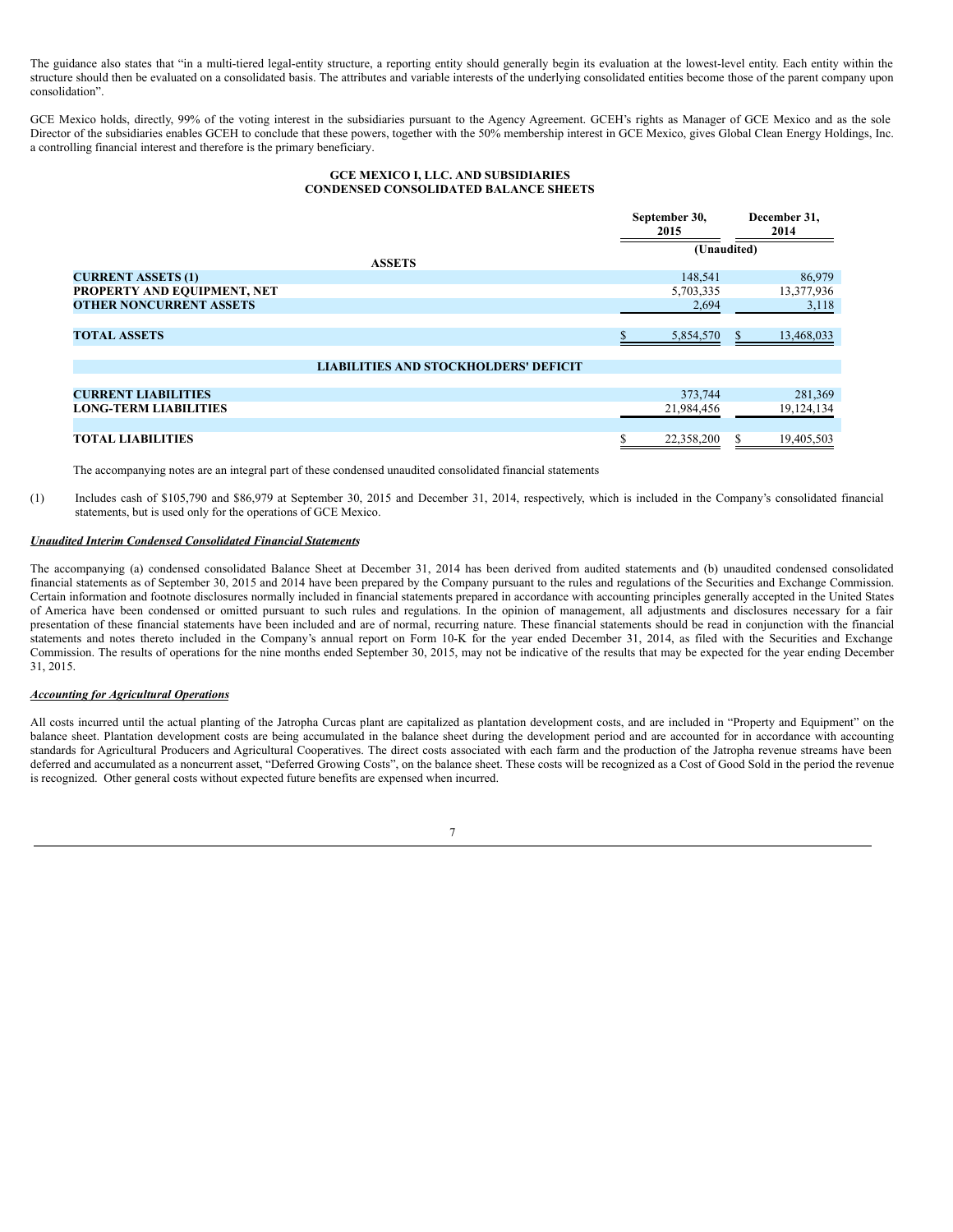#### *Inventory*

The Company uses the FIFO valuation method for its inventories, which consist almost entirely of finished goods. The Company records no inventories above their acquisition costs. There were no losses related to the valuation of inventory during the nine months ended September 30, 2015.

## *Income/Loss per Common Share*

Income/Loss per share amounts are computed by dividing income or loss applicable to the common shareholders of the Company by the weighted-average number of common shares outstanding during each period. Diluted income or loss per share amounts are computed assuming the issuance of common stock for potentially dilutive common stock equivalents. The number of dilutive warrants and options is computed using the treasury stock method, whereby the dilutive effect is reduced by the number of treasury shares the Company could purchase with the proceeds from exercises of warrants and options.

The following instruments are currently antidilutive and have been excluded from the calculations of diluted income or loss per share at September 30, 2015 and 2014, as follows:

|                                               | September 30. |             |  |
|-----------------------------------------------|---------------|-------------|--|
|                                               | 2015          | 2014        |  |
|                                               |               |             |  |
| Convertible notes and accrued interest        | 24,700,000    | 23,500,000  |  |
| Convertible preferred stock - Series B        | 11,818,181    | 11,818,181  |  |
| Warrants                                      | 3,083,332     | 3,083,332   |  |
| Compensation-based stock options and warrants | 92,470,222    | 72,645,311  |  |
|                                               | 132,071,735   | 111,046,824 |  |

# *Revenue Recognition*

Revenue is recognized when all of the following criteria are met: persuasive evidence of an arrangement exists; delivery has occurred or services have been rendered; the seller's price to the buyer is fixed or determinable; collectability is reasonably assured; and title and the risks and rewards of ownership have transferred to the buyer. Value added taxes collected on revenue transactions are excluded from revenue and are included in accounts payable until remittance to the taxation authority.

Jatropha and Camelina biofuel revenue - The Company's long-term primary source of revenue currently is expected to be crude Jatropha oil and Camelina oil. Revenue will be recognized net of sales or value added taxes and upon transfer of significant risks and rewards of ownership to the buyer. Revenue is not recognized when there are significant uncertainties regarding recovery of the consideration due, associated costs or the possible return of goods. For the nine months ended September 30, 2015, the Company had no material Jatropha or Camelina biofuel revenue.

Advisory services revenue - The Company provides development and management services to other companies regarding their bio-fuels and/or feedstock-Jatropha development operations, on a fee for services basis. The advisory services revenue is recognized upon completion of the work in accordance with each advisory contract.

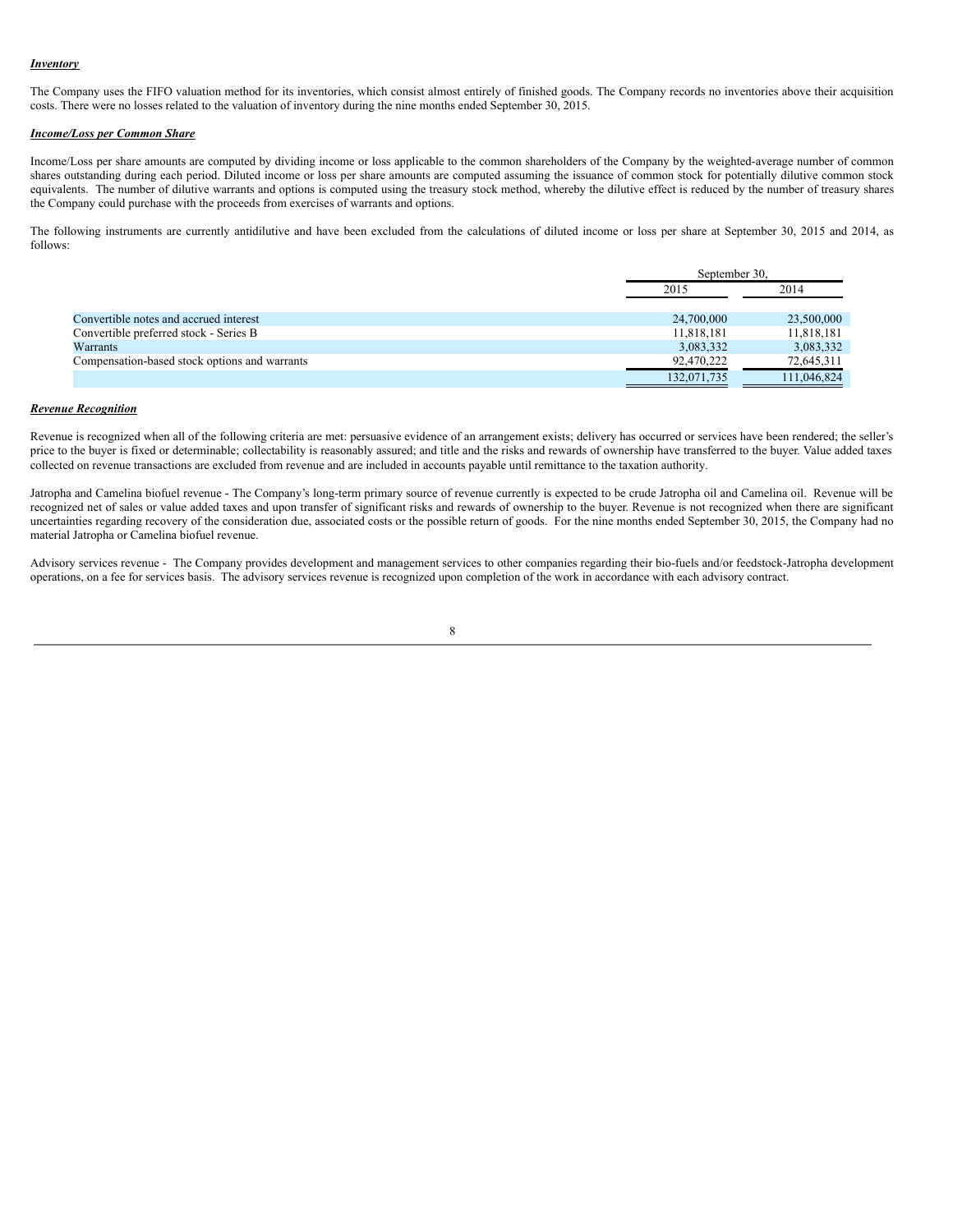Agricultural subsidies revenue - the Company receives agricultural subsidies from the Mexican government to supplement the farm development and planting of new trees. Due to the uncertainty of these payments, the revenue is recognized when the payments are received. We recognize these funds as revenue due to these payments being disbursed to supplement the Company's income and not as direct payments for any specified farming expense. For the nine months ended September 30, 2015, the Company had no material subsidies revenue.

#### *Fair Value of Financial Instruments*

The carrying amounts reported in the consolidated balance sheets for accounts receivable and payable approximate fair value because of the immediate or short-term maturity of these financial instruments. The carrying amounts reported for the various notes payable and the mortgage notes payable approximate fair value because the underlying instruments are at interest rates which approximate current market rates. See Note 8 for additional information regarding assets measured at fair value on a nonrecurring basis and Note 9 for measurements on a recurring basis.

### *Derivative Liabilities*

The Company evaluates debt instruments, stock options, stock warrants or other contracts to determine if those contracts or embedded components of those contracts qualify as derivatives to be separately accounted for under the relevant sections of ASC Topic 815-40, Derivative Instruments and Hedging: Contracts in Entity's Own Equity . The result of this accounting treatment could be that the fair value of a financial instrument is classified as a derivative instrument and is marked-to-market at each balance sheet date and recorded as a liability. In the event that the fair value is recorded as a liability, the change in fair value is recorded in the statement of operations as other income or other expense. Upon conversion or exercise of a derivative instrument, the instrument is marked to fair value at the conversion date and then that fair value is reclassified to equity. Financial instruments that are initially classified as equity that become subject to reclassification under ASC Topic 815-40 are reclassified to a liability account at the fair value of the instrument on the reclassification date.

The Company has issued notes with embedded conversion features. Certain of the embedded conversion features contain price protection or anti-dilution features that result in these instruments being treated as derivatives. Accordingly, the Company has estimated the fair value of these embedded conversion features to settle outstanding contracts using Black-Scholes. The Company uses level 3 of the fair value hierarchy to measure the fair value of the derivative liabilities.

#### *Estimates*

Management uses estimates and assumptions in preparing financial statements. Those estimates and assumptions affect the reported amounts of assets and liabilities, the disclosure of contingent assets and liabilities, and reported revenues and expenses. Significant estimates used in preparing these financial statements include a) those assumed in determining the valuation of common stock, warrants, derivative liabilities and stock options, b) estimated useful lives of plantation equipment and plantation development costs, and c) undiscounted future cash flows for purpose of evaluating possible impairment of long-term assets. It is at least reasonably possible that the significant estimates used will change within the next year.

#### *Foreign Currency*

During both 2014 and 2015, the Company had operations located in the United States, Mexico, and Dominican Republic. For these foreign operations, the functional currency is the local country's currency. Consequently, revenues and expenses of operations outside the United States of America are translated into U.S. dollars using weighted average exchange rates, while assets and liabilities of operations outside the United States of America are translated into U.S. dollars using exchange rates at the balance sheet date. The effects of foreign currency translation adjustments are included in equity (deficit) as a component of accumulated other comprehensive loss in the accompanying condensed consolidated financial statements. Foreign currency transaction adjustments are included in other income (expense) in the Company's results of operations.

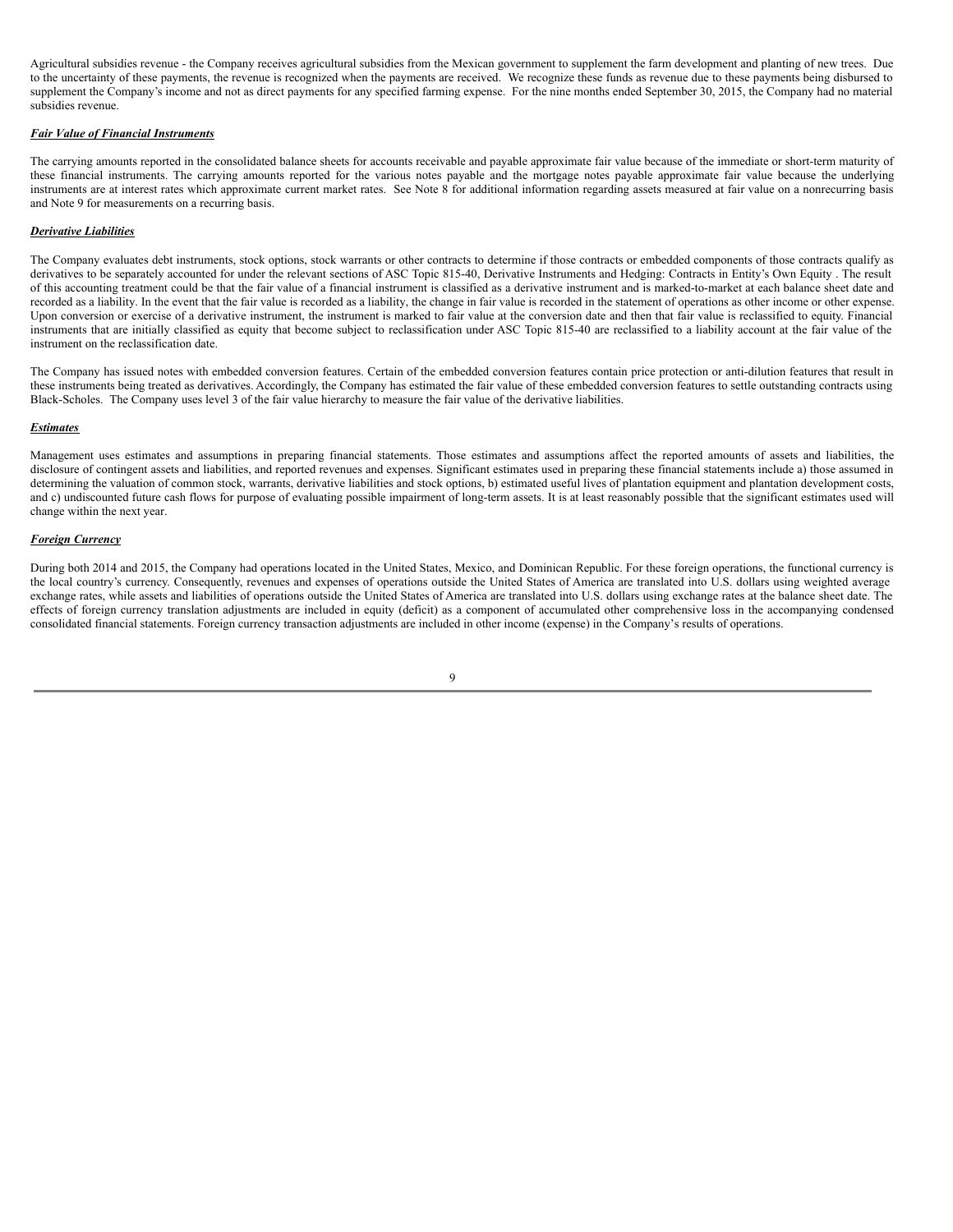The Company has not entered into derivative instruments to offset the impact of foreign currency fluctuations.

#### *Stock Based Compensation*

The Company recognizes compensation expense for stock-based awards expected to vest on a straight-line basis over the requisite service period of the award based on their grant date fair value. The Company estimates the fair value of stock options using a Black-Scholes option pricing model which requires management to make estimates for certain assumptions regarding risk-free interest rate, expected life of options, expected volatility of stock and expected dividend yield of stock.

#### *Comprehensive Income*

In June 2011, the FASB issued authoritative guidance requiring entities to report components of other comprehensive income in either a single continuous statement or in two separate, but consecutive statements of net income and other comprehensive income. The company has included a condensed consolidated statement of comprehensive income for the three and nine months ended September 30, 2015 and 2014.

## *New Accounting Guidelines*

The Company has reviewed all the recent accounting pronouncements issued to date of the issuance of these consolidated financial statements, and does not believe any of these pronouncements will have a material impact on the Company's consolidated financial statements.

#### **Note 2 – Going Concern Considerations**

The accompanying condensed consolidated financial statements have been prepared assuming that the Company will continue as a going concern. As shown in the accompanying condensed consolidated financial statements, the Company incurred net losses applicable to its common shareholders of \$970,609 and \$665,063 for the nine months ended September 30, 2015, and 2014, respectively, and has an accumulated deficit applicable to its common shareholders of approximately \$30,000,000 at September 30, 2015. The Company also used cash in operating activities of approximately \$531,000 and \$638,000 during the nine months ended September 30, 2015 and 2014, respectively. At September 30, 2015, the Company has negative working capital of approximately \$6,400,000. These factors raise substantial doubt about the Company's ability to continue as a going concern.

The Company commenced its business related to the cultivation and production of oil from the seed of the Jatropha plant in September 2007 and Camelina in March 2013. Management plans to meet its cash needs through various means including securing financing, entering into joint ventures, and developing the current business model. In order to fund its operations, the Company has to date received approximately \$22,560,000 in capital contributions from the preferred membership interest in GCE Mexico I, LLC ("GCE Mexico") and has issued mortgages in the total amount of \$5,110,189 for the acquisition of land. The Company is developing the business operation to participate in the growing bio-diesel industry. While the Company expects to be successful in its ventures, there is no assurance that its business plan will be economically viable. The ability of the Company to continue as a going concern is dependent on that plan's success. The financial statements do not include any adjustments that might be necessary if the Company is unable to continue as a going concern.

$$
1 \\ 0
$$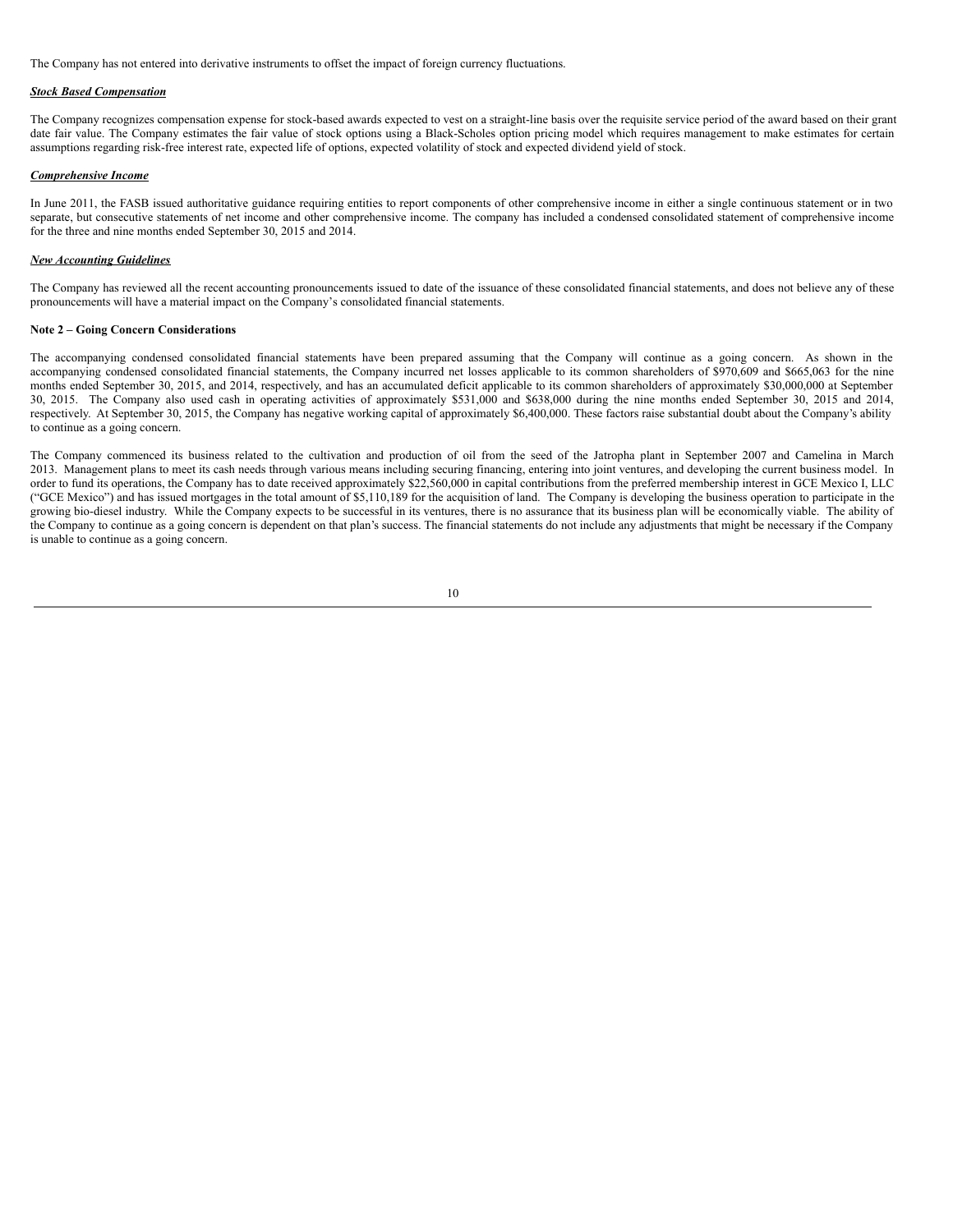#### **Note 3 – Property and Equipment**

Property and equipment are as follows:

|                               | September 30,<br>2015 |     | December 31,<br>2014 |  |
|-------------------------------|-----------------------|-----|----------------------|--|
| Land                          | \$<br>3,453,409       | - S | 3,994,647            |  |
| Plantation development costs  | 2,000,861             |     | 9,638,425            |  |
| Plantation equipment          | 891,637               |     | 1,366,258            |  |
| Office equipment              | 98,047                |     | 103,770              |  |
|                               |                       |     |                      |  |
| Total cost                    | 6,443,954             |     | 15,103,100           |  |
| Less accumulated depreciation | (591, 674)            |     | (1,268,845)          |  |
|                               |                       |     |                      |  |
| Property and equipment, net   | 5,852,280             |     | 13,834,255           |  |
|                               |                       |     |                      |  |

Depreciation expense was approximately \$133,000 and \$151,000 for the nine months ended September 30, 2015 and 2014 respectively.

Commencing in June 2008, Asideros I purchased certain equipment for purposes of rapidly clearing the land, preparing the land for planting, and actually planting the Jatropha trees. The Company has capitalized farming equipment and costs related to the development of land for farm use in accordance with generally accepted accounting principles for accounting by agricultural producers and agricultural cooperatives. Plantation equipment is depreciated using the straight-line method over estimated useful lives of 5 to 15 years. Depreciation expense has been capitalized as part of plantation development costs through the date that the plantation becomes commercially productive. The initial plantations were deemed to be commercially productive on October 1, 2009, at which date the Company commenced the depreciation of plantation development costs over estimated useful lives of 10 to 35 years, depending on the nature of the development. Developments and other improvements with indefinite lives are capitalized and not depreciated. Other developments that have a limited life and intermediate-life plants that have growth and production cycles of more than one year are being depreciated over their useful lives once they are placed in service. The land, plantation development costs, and plantation equipment are located in Mexico.

During the quarter ended September 30, 2015, the Company entered into negotiations with a third party related to the potential sale of its farming operations in Mexico. Based on these negotiations, the Company has determined that the recoverability of certain of its capitalized costs were impaired. Accordingly, the Company recorded an impairment charge of approximately \$6,700,000 based on the expected proceeds from the transaction. In connection with such transactions, the Company expects that it will also be able to eliminate all of the debt attributed to the Joint Venture Entity of approximately \$12,000,000 (balances as of September 30, 2015) based on discussions with its joint venture partner.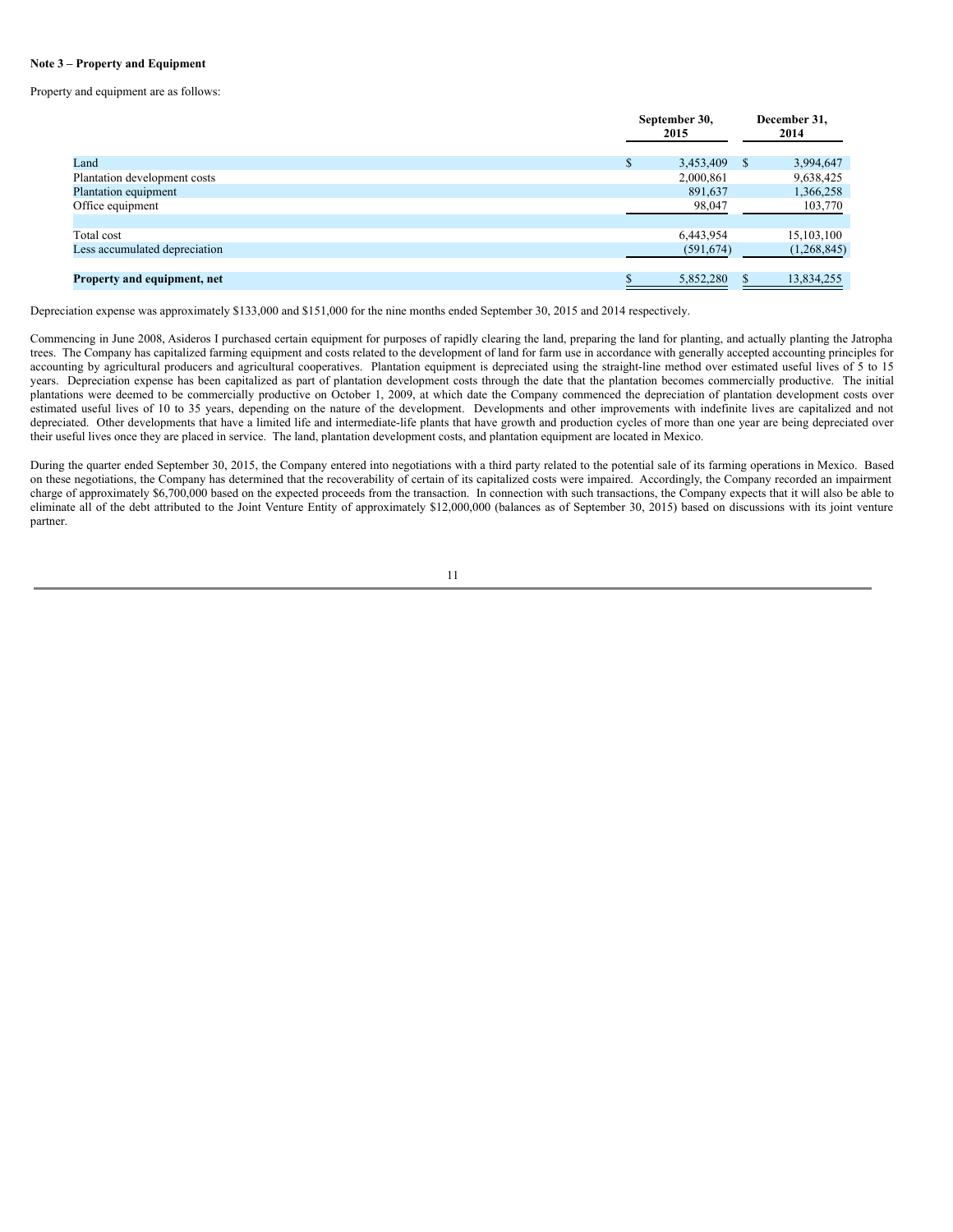#### **Note 4 – Intangible Assets**

In March 2013, the Company purchased certain intangible assets related to the commercial production of Camelina. The intangible assets include three patents and the related intellectual property associated with these patents. These intangible assets acquired have an expected useful life of 17 years and are carried at cost less any accumulated amortization and any impairment losses.

Amortization is calculated using the straight-line method to allocate the cost of the intangible assets over their estimated useful lives of 17 years. Any future costs associated with the maintenance of these patents with indefinite lives will be capitalized and not amortized. The Intangible Assets as of the year ended September 30, 2015 is shown in the following table:

|                               | September 30,<br>2015 | December 31,<br>2014 |
|-------------------------------|-----------------------|----------------------|
| <b>Intangible Assets</b>      | 4,168,841             | 4,168,841            |
| Less accumulated amortization | (625, 037)            | (441, 117)           |
| <b>Intangible Assets, net</b> | 3,543,804             | 3,727,724            |

Amortization expense was approximately \$184,000 for both the nine months ended September 30, 2015 and 2014.

#### **Note 5 – Debt**

#### **Notes Payable to Shareholders**

Included in notes payable on the accompanying condensed consolidated balance sheet, the Company has notes payable to certain shareholders in the aggregate amount of \$26,000 at September 30, 2015 and 2014. The notes originated in 1999, bear interest at 12%, are unsecured, and are currently in default. Accrued interest on the notes totaled \$58,081 and \$54,970, respectively at September 30, 2015 and 2014, respectively.

## **Convertible Notes Payable**

In March 2010, the Company entered into a securities purchase agreement with the preferred members of GCE Mexico pursuant to which the Company issued senior unsecured convertible promissory notes (the "Convertible Notes") in the original aggregate principal amount of \$567,000 and warrants to acquire an aggregate of 1,890,000 shares of the Company's common stock. The Convertible Notes mature on the earlier of (i) March 16, 2012, or (ii) upon written demand of payment by the note holders following the Company's default thereunder. The maturity date of the Convertible Notes have been extended until September 15, 2016. Interest accrues on the convertible notes at a rate of 5.97% per annum, and is payable quarterly in cash, in arrears, on each year anniversary of the issuance of the convertible notes. The Company may at its option, in lieu of paying interest in cash, pay interest by delivering a number of unregistered shares of its common stock equal to the quotient obtained by dividing the amount of such interest by the arithmetic average of the volume weighted average price for each of the five consecutive trading days immediately preceding the interest payment date. At any time following the first anniversary of the issuance of the Convertible Notes, at the option of the note holders, the outstanding balance thereof (including unpaid interest) may be converted into shares of the Company's common stock at a conversion price equal to \$0.03. The conversion price may be adjusted in connection with stock splits, stock dividends and similar events affecting the Company's capital stock. The convertible notes rank senior to all other indebtedness of the Company, and thereafter will remain senior or pari passu with all accounts payable and other similar liabilities incurred by the Company in the ordinary course of business. The Company may not prepay the convertible notes without the prior consent of the holders of the Convertible Notes.

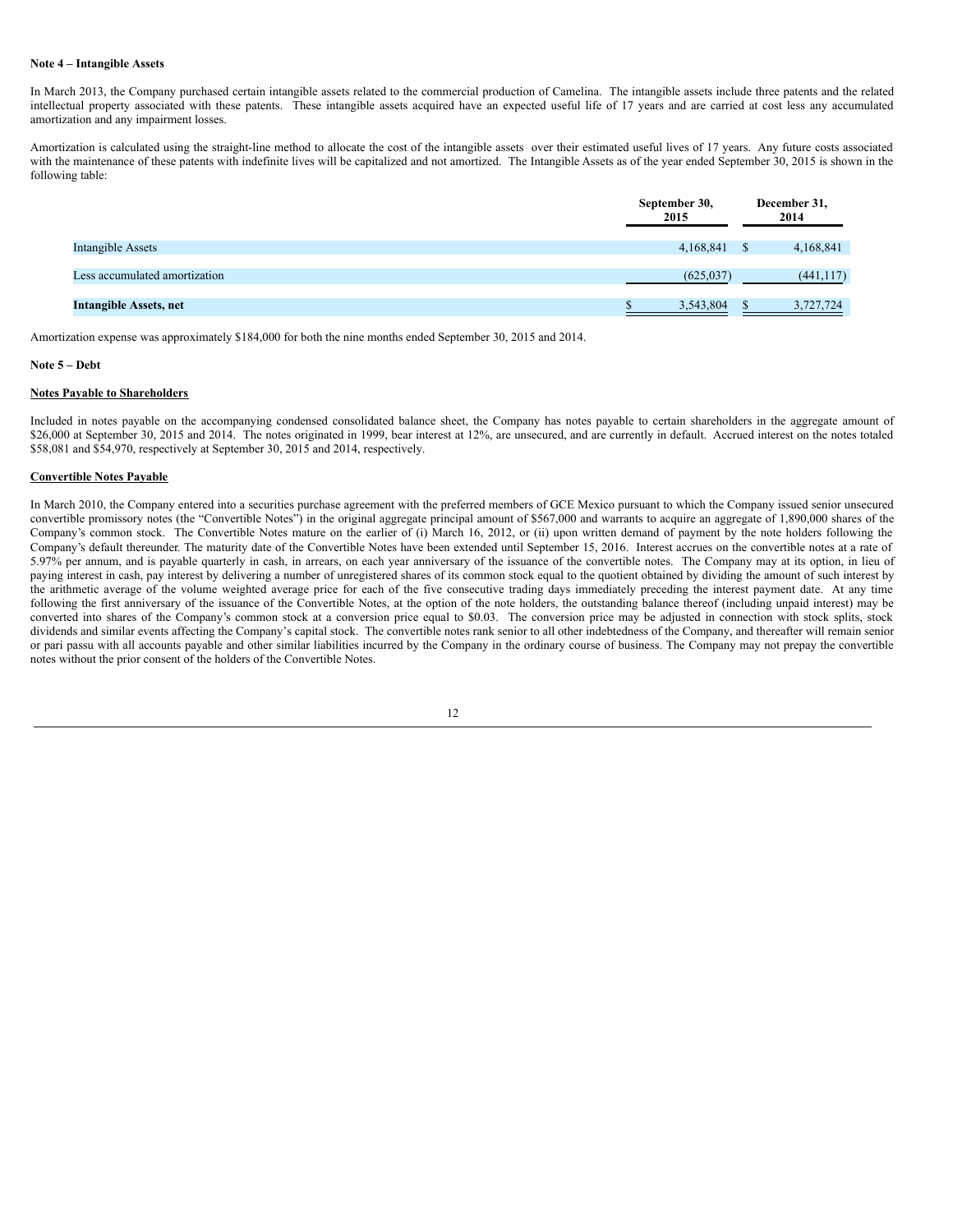In January 2014, the Company entered into a securities purchase agreement with certain third party investors pursuant to which the Company issued senior unsecured contingently convertible promissory notes (the "Convertible Notes 2") an aggregate principal amount of \$130,000 and warrants to acquire an aggregate of 1,083,332 shares of the Company's common stock. Interest accrues on the Convertible Notes 2 at a rate of 8% per annum, and is payable quarterly in cash, in arrears, on each year anniversary of the issuance of the convertible notes. At any time following the first anniversary of the issuance of the Convertible Notes, at the option of the note holders, the outstanding balance thereof (including unpaid interest) may be converted into shares of the Sustainable Oils common stock at a conversion price equal to \$1.448, subject to adjustment based on Sustainable Oils receiving alternative consideration from another investor. The conversion price may be adjusted in connection with stock splits, stock dividends and similar events affecting the Sustainable Oils's capital stock. The relative fair value of the warrants was considered insignificant.

Based on the down round feature in the conversion terms, such embedded conversion feature resulted in a derivative liability and a corresponding debt discount in the amount of \$80,000 to be recorded (See Note 9). The Company is amortizing the debt discount over the life of the corresponding convertible promissory notes through December 31, 2015. The amortization of the debt discount for these derivative instruments was \$59,500 for nine months ended September 30, 2015.

## **Mortgage Notes Payable**

The investors holding the preferred membership units of GCE Mexico also directly funded the purchase by Asideros I of approximately 5,000 acres of land in the State of Yucatan in Mexico by the payment of \$2,051,282, The land was acquired in the name of Asideros I, and Asideros I issued a mortgage in the amount of \$2,051,282 in favor of the two original investors. These two investors also directly funded the purchase by Asideros 2 of approximately 4,500 acres, and a second parcel by Asideros 2 of approximately 600 acres of land adjacent to the land owned by Asideros by the total payment of \$963,382. The land was acquired in the name of Asideros 2 and Asideros 2 issued mortgages in the amount of \$963,382 in favor of these two investors. These mortgages bear interest at the rate of 12% per annum, payable quarterly. The parties have agreed to accrue the interest until such time as the Board determines that there is sufficient cash flow to pay all accrued interest. The initial mortgage, including any unpaid interest, is due in April 2018. The second mortgage, including any unpaid interest, is due in February 2020.

In October 2011, the two original investors also directly funded the purchase by Asideros 3 of approximately 5,600 acres for a total \$2,095,525. The land was acquired in the name of Asideros 3 and Asideros 3 issued mortgages in the amount of \$2,095,525 in favor of these two investors. These mortgages bear interest at the rate of 12% per annum, payable quarterly. The Board has directed that this interest shall continue to accrue until such time as the Board determines that there is sufficient cash flow to pay all accrued interest. The initial mortgage, including any unpaid interest, is due in October 2021.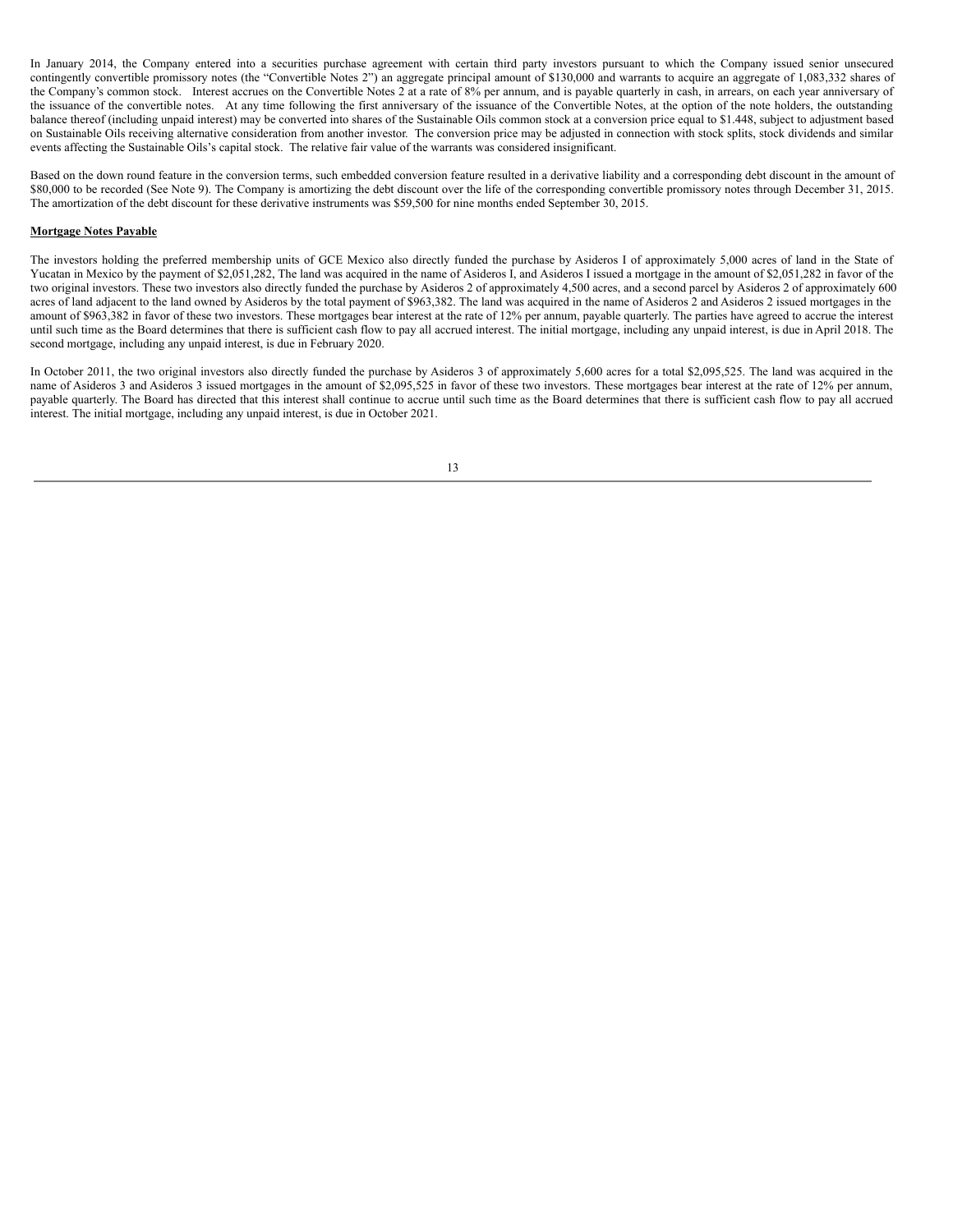In November 2012, one of the two holders of the preferred membership interests acquired all of the ownership interests of the other member. Accordingly, all of the foregoing obligations are now owed to the sole holder of GCE Mexico's preferred membership interests.

## **Promissory Notes Payable**

In March 2013, the Company issued a secured promissory note in the principal amount of \$1,300,000 to Targeted Growth, Inc. for certain Camelina assets. The purchase occurred concurrently with the acquisition of Sustainable Oils, Inc.. The note bears an interest rate of ten percent (10.0%) per annum, and is payable upon the earlier of the following: (a) to the extent of 35.1% of, and on the third business day after, the receipt by the Company of any Qualified Funding; or (b) September 13, 2014. In December 2014, the Company amended the note by (i) making the note due and payable on demand, and (ii) by returning to the holder the certain Camelina assets to Targeted Growth, Inc. at the book value of \$190,500, that previously constituted as collateral for the repayment of the note.

#### **Note 6 - Equity (Deficit)**

The preferred members have made capital contributions of approximately \$430,000 and \$952,000 during the nine months ended September 30, 2015 and 2014, respectively. The LLC Agreement calls for additional contributions from the investor, as requested by management and as required by the operation in 2015 and the following years. The holder of the preferred membership interest is entitled to earn a preferential 12% per annum cumulative compounded return on the cumulative balance of the preferred membership interest. The preferential return increased by \$2,039,224, and \$1,977,862 during the nine months ended September 30, 2015 and 2014, respectively, and totals \$12,140,304 at September 30, 2015.

#### **Note 7 – Stock Options and Warrants**

## **Stock Options and Compensation-Based Warrants**

The Company has an incentive stock option plan wherein 40,000,000 shares of the Company's common stock are reserved for issuance thereunder.

A summary of the status of options and compensation-based warrants at September 30, 2014, and changes during the nine months then ended is presented in the following table: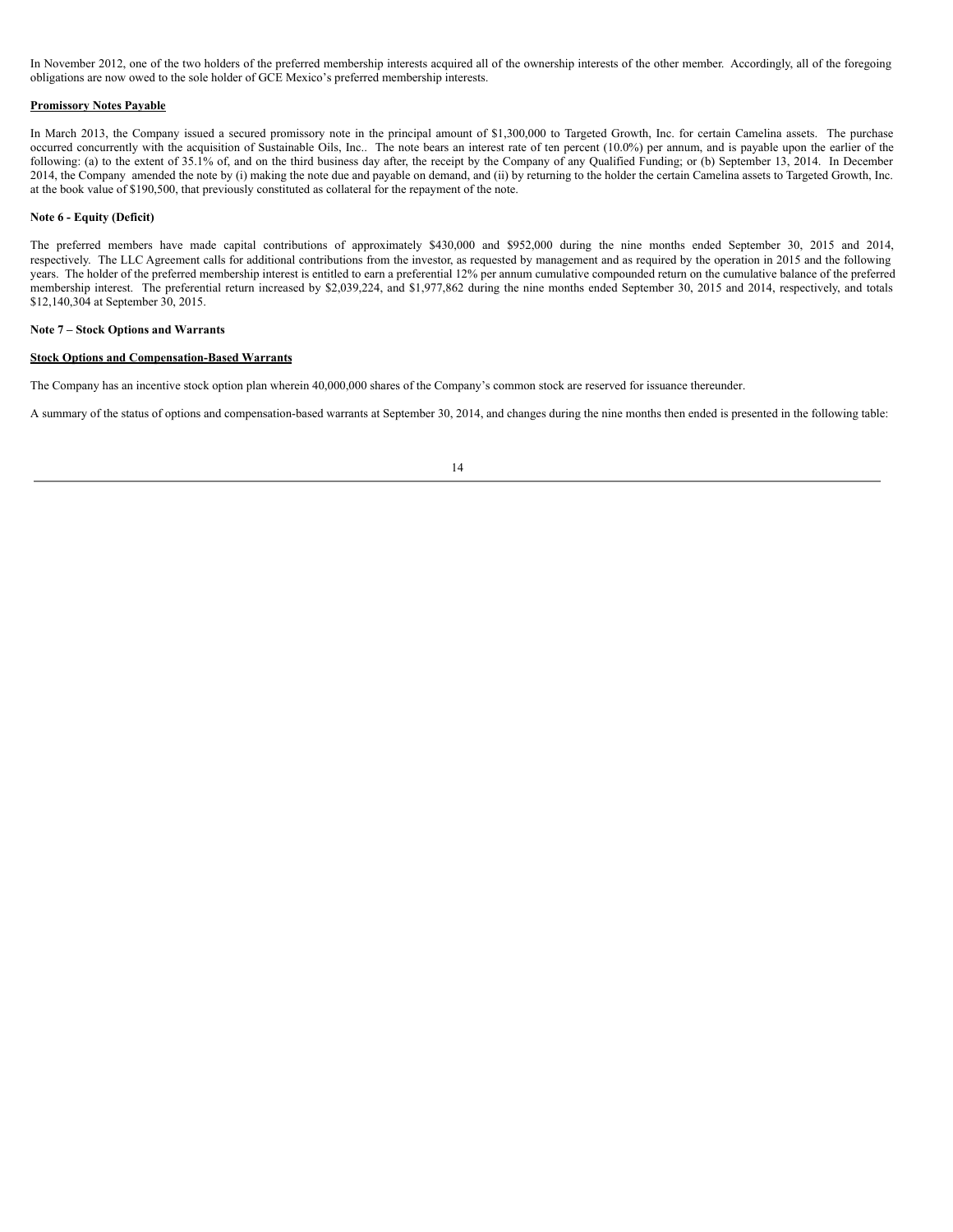|                                              | <b>Shares</b><br>Under<br>Option | Weighted<br>Average<br><b>Exercise</b><br>Price | Weighted<br>Average<br>Remaining<br>Contractual<br>Life | Aggregate<br><b>Intrinsic</b><br>Value |
|----------------------------------------------|----------------------------------|-------------------------------------------------|---------------------------------------------------------|----------------------------------------|
| Outstanding at December 31, 2014             | 64,945,311                       | 0.01                                            | $3.3 \text{ years}$ \$                                  |                                        |
| Granted<br>Exercised                         | 32,624,911                       | 0.01                                            |                                                         |                                        |
| Forfeited<br>Expired                         | (4,000,000)<br>(1,100,000)       | 0.02<br>0.02                                    |                                                         |                                        |
| Outstanding at September 30, 2015            | 92,470,222                       | 0.015                                           | 3.2 years $\frac{1}{8}$                                 | 68,959                                 |
| Vested and Exercisable at September 30, 2015 | 61,127,970<br>\$                 | 0.02                                            | 2.6 years $\,$ \$                                       |                                        |

The fair value of stock option grants and compensation-based warrants is estimated on the date of grant or issuance using the Black-Scholes option pricing model. Options to purchase 32,624,911 shares of common stock were issued in the nine months ended September 30, 2015 and 3,700,000 in the nine months ended September 30, 2014. The weighted average fair value of stock options issued during the nine months ended September 30, 2015 and 2014 as \$0.018 and \$.011, respectively. The weighted-average assumptions used for the stock options granted and compensation-based warrants issued during the nine months ended September 30, 2015 and 2014 were risk-free interest rate of 1.18% and 1.75%, volatility of 114% and 175%, expected life of 5 years, and dividend yield of zero. The expected life of stock options represents the period of time that the stock options granted are expected to be outstanding prior to exercise. The expected volatility is based on the historical price volatility of the Company's common stock. The riskfree interest rate represents the U.S. Treasury constant maturities rate for the expected life of the related stock options. The dividend yield represents anticipated cash dividends to be paid over the expected life of the stock options. The aggregate intrinsic values is based on a September 30, 2015 closing price of \$0.007 per share.

Share-based compensation from all sources recorded during the nine months ended September 30, 2015 and 2014 was approximately \$156,000 and \$44,000, respectively, and is reported as general and administrative expense in the accompanying condensed consolidated statements of operations. As of September 30, 2015, there is approximately \$139,000 of unrecognized compensation cost related to stock-based payments that will be recognized over a weighted average period of approximately 2.15 years.

## **Stock Warrants**

A summary of the status of the warrants outstanding at September 30, 2015, and changes during the nine months ended is presented in the following table: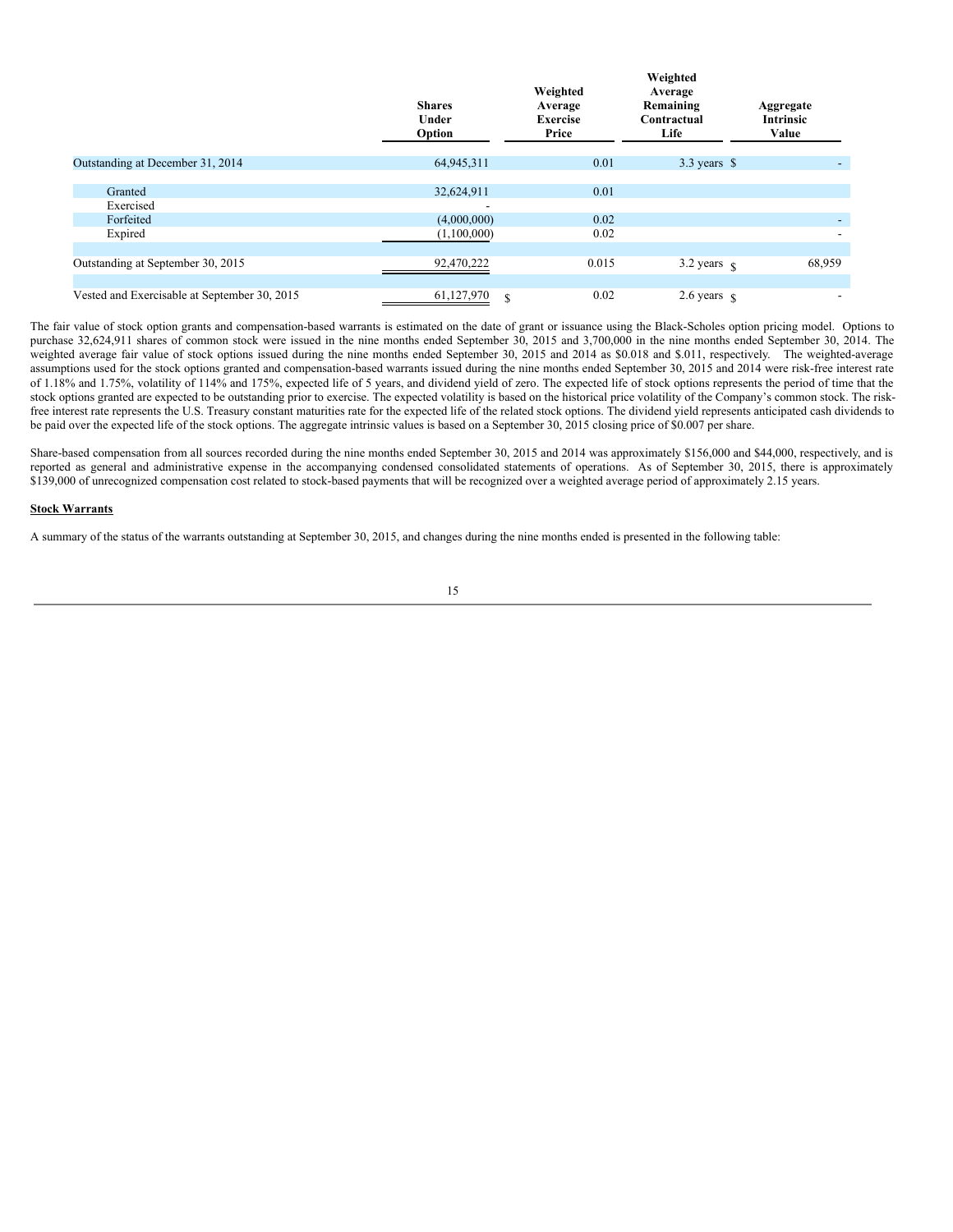|                                                   | <b>Shares</b><br>Under<br>Warrant | Weighted<br>Average<br><b>Exercise</b><br>Price | Weighted<br>Weighted<br>Average<br>Remaining<br><b>Contractual life</b> | Aggregate<br><b>Intrinsic</b><br>Value |
|---------------------------------------------------|-----------------------------------|-------------------------------------------------|-------------------------------------------------------------------------|----------------------------------------|
| Outstanding at December 31, 2014                  | 3,083,332                         | 0.0117                                          | 6.31 years                                                              | <sup>\$</sup>                          |
|                                                   |                                   |                                                 |                                                                         |                                        |
| Issued                                            |                                   |                                                 |                                                                         |                                        |
| Exercised                                         | -                                 |                                                 |                                                                         |                                        |
| Expired                                           |                                   |                                                 |                                                                         |                                        |
|                                                   |                                   |                                                 |                                                                         |                                        |
| Outstanding and exercisable at September 30, 2015 | 3,083,332                         | 0.0117                                          | 5.34 years                                                              | $\sigma$<br>$\overline{\phantom{0}}$   |

## **Note 8 – Impairment of assets and fair value measurements**

Fair value is defined as the exchange price that would be received for an asset or paid to transfer a liability (an exit price) in the principal or most advantageous market for the asset or liability in an orderly transaction between market participants on the measurement date. To measure fair value, a hierarchy has been established by generally accepted accounting principles which requires an entity to maximize the use of observable inputs and minimize the use of unobservable inputs. This hierarchy uses three levels of inputs to measure the fair value of assets and liabilities as follows:

Level 1 – Quoted prices in active markets for identical assets or liabilities.

Level 2 – Observable inputs other than Level 1 including quoted prices for similar assets or liabilities, quoted prices in less active markets, or other observable inputs that can be corroborated by observable market data.

Level 3 – Unobservable inputs supported by little or no market activity for financial instruments whose value is determined using pricing models, discounted cash flow methodologies, or similar techniques, as well as instruments for which the determination of fair value requires significant management judgment or estimation.

Fair value is used on a nonrecurring basis to measure certain assets when applying lower of cost or fair value accounting or when adjusting carrying values. Fair value is also used when evaluating impairment on certain assets, including deferred growing costs and property and equipment.

The Company has recognized approximately \$6,700,000 and \$0 in impairment charges for the nine months ended September 30, 2015 and 2014, respectively. (See note 3)

#### **Note 9 – Derivative Liabilities**

The Company applies the accounting standard that provides guidance for determining whether an equity-linked financial instrument, or embedded feature, is indexed to an entity's own stock. The standard applies to any freestanding financial instrument or embedded features that have the characteristics of a derivative, and to any freestanding financial instruments that are potentially settled in an entity's own common stock.

The Company has estimated the fair value of these embedded conversion features to settle outstanding contracts using Black-Scholes using the following assumptions: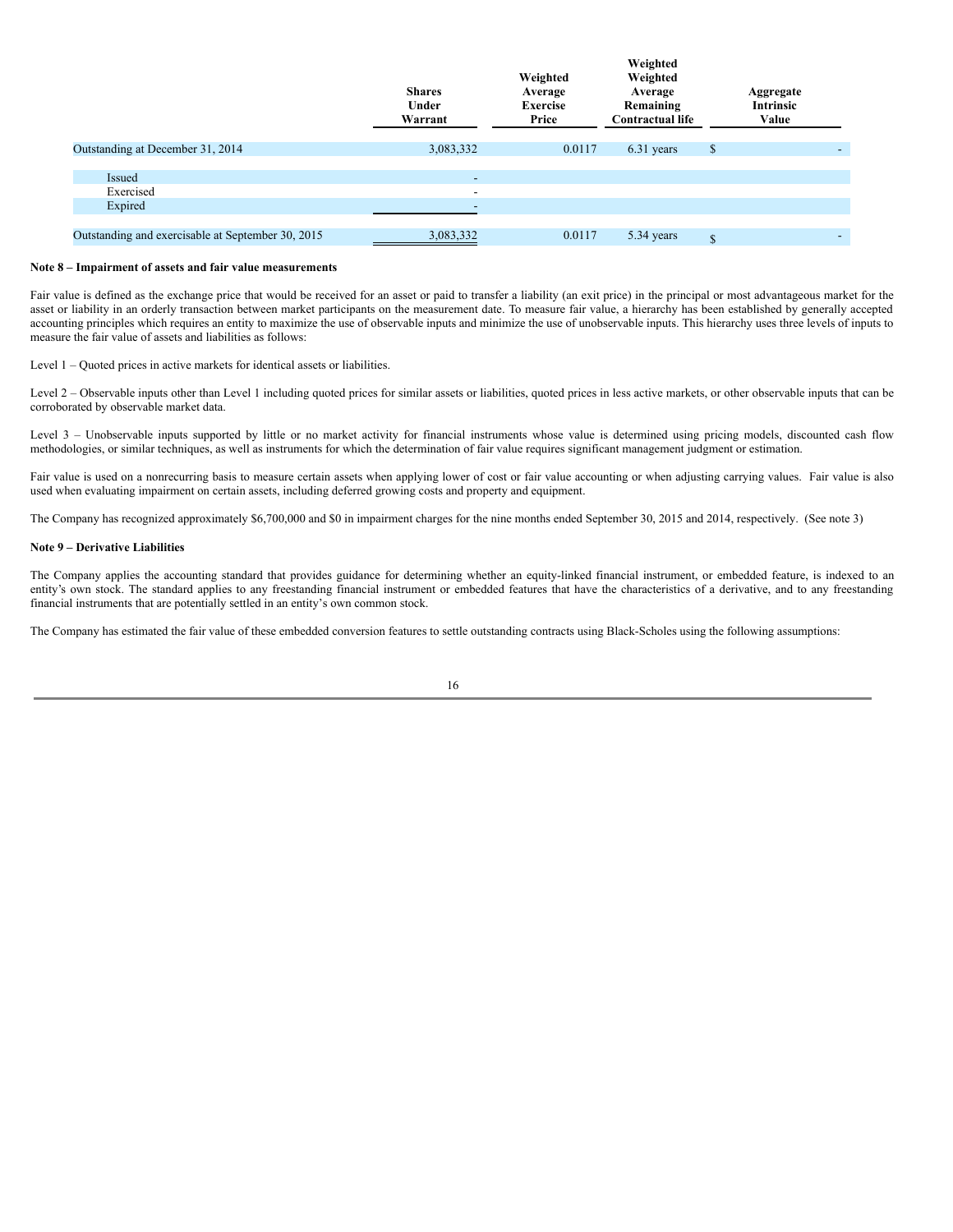- Expected volatility is based primarily on historical volatility of the Company. Historical volatility was computed using weekly pricing observations for recent periods. The Company believes this method produces an estimate that is representative of our expectations of future volatility over the expected term of these warrants and embedded conversion features. The Company currently have no reason to believe that future volatility over the expected remaining life of these embedded conversion features is likely to differ materially from historical volatility.
- The expected life is based on the remaining term of the warrants and embedded conversion features.
- The risk-free interest rate is based on U.S. Treasury securities consistent with the remaining term of the embedded conversion features.

During the nine months ended September 30, 2015, the Company issued an aggregate of \$130,000 in principal of convertible notes payable at an interest rate of 8% (See Note 6). Such convertible notes contained embedded conversion features in the Company's own stock and have resulted in an initial derivative liability value and a debt discount of \$79,000 being recorded by the Company.

During the nine months ended September 30, 2015, the Company recorded other income of \$27,000, related to the change in fair value of the embedded conversion features which is included in change in fair value of derivative liabilities in the accompanying condensed consolidated statements of operations.

The following table presents the embedded conversion features which have no observable market data and are derived using Black-Scholes measured at fair value on a recurring basis, using Level 3 inputs, as of September 30, 2015:

| Annual dividend yield                                               | $0\%$             |
|---------------------------------------------------------------------|-------------------|
| Expected live (years                                                | $1 - 0.75$        |
| Risk-free interest rate                                             | $0.21\% - 0.23\%$ |
| Expected volatility                                                 | 113%              |
| $\sim 1.2$ comming $\sim 1.1$ $\sim 2.6$ S atom has $20.201$ $\sim$ |                   |

The level 3 carrying value as of September 30, 2015:

The following table presents the changes in fair value of our warrants and embedded conversion features measured at fair value on a recurring basis for the nine months ended September 30, 2015:

| Balance as of January 1,                              |          |
|-------------------------------------------------------|----------|
| Issuance of warrants and embedded conversion features | 80,000   |
| Change in fair value                                  | (27,000) |
| Balance as of September 30,                           | 53,000   |
|                                                       |          |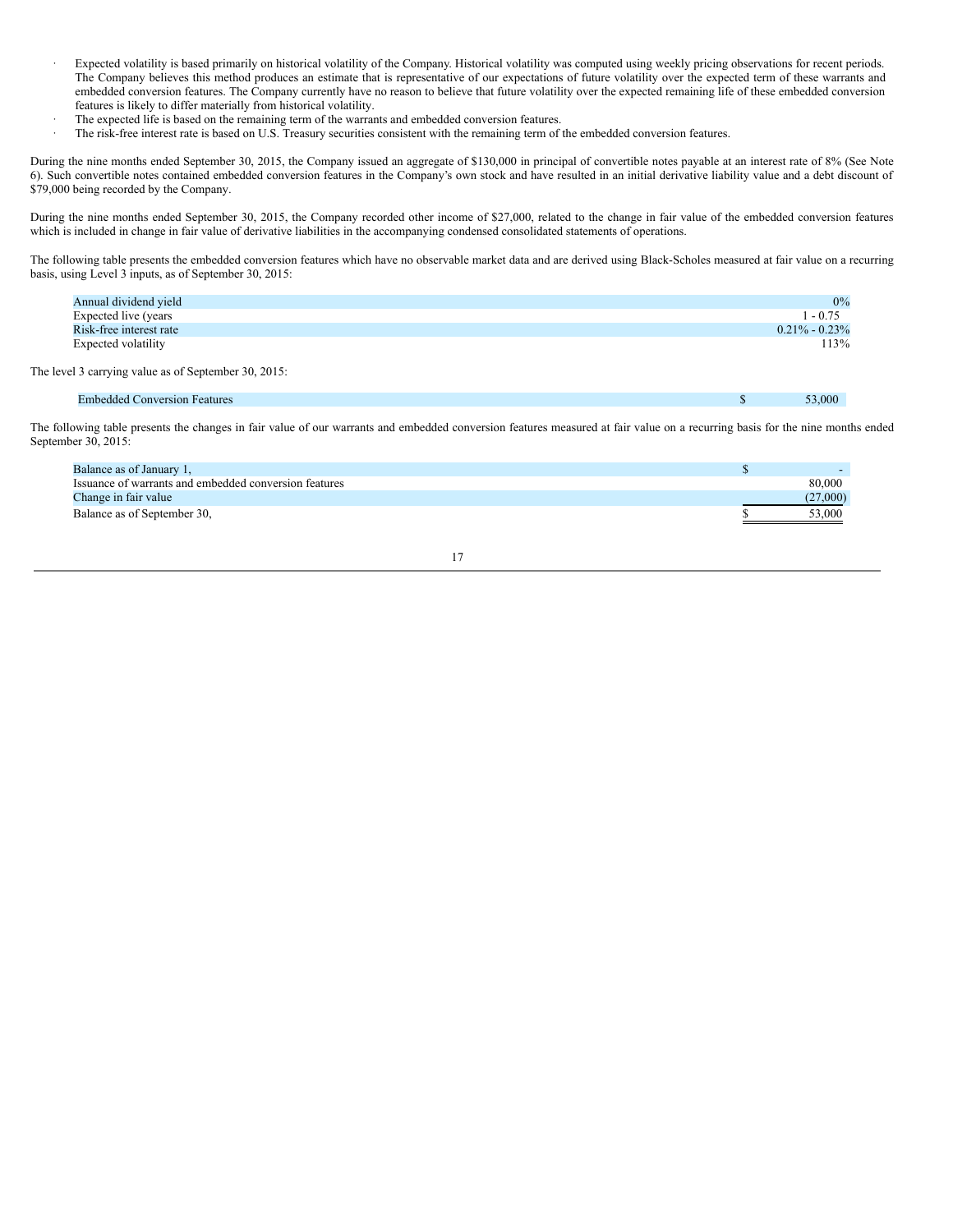#### ITEM 2. MANAGEMENTS' DISCUSSION AND ANALYSIS OF FINANCIAL CONDITION AND RESULTS OF OPERATIONS.

This Report, including any documents which may be incorporated by reference into this Report, contains "Forward-Looking Statements" within the meaning of Section 27A of the Securities Act of 1933, as amended, and Section 21E of the Securities Exchange Act of 1934, as amended. All statements other than statements of historical fact are "Forward-Looking Statements" for purposes of these provisions, including our plans to cultivate, produce and market non-food based feedstock for applications in the bio-fuels market, any projections of the date and amount of our Jatropha or Camelina harvests, forecasts regarding our revenues or other financial items, any statements of the plans and objectives of management for future operations, any statements concerning proposed new products or services, any statements regarding future economic conditions or performance, and any statements of assumptions underlying any of the foregoing. All Forward-Looking Statements included in this document are made as of the date hereof and are based on information available to us as of such date. We assume no obligation to update any Forward-Looking Statement. In some cases, Forward-Looking Statements can be identified by the use of terminology such as "may," "will," "expects," "plans," "anticipates," "intends," "believes," "estimates," "potential," or "continue," or the negative thereof or other comparable terminology. Although we believe that the expectations reflected in the Forward-Looking Statements contained herein are reasonable, there can be no assurance that such expectations or any of the Forward-Looking Statements will prove to be correct, and actual results could differ materially from those projected or assumed in the Forward-Looking Statements. Future financial condition and results of operations, as well as any Forward-Looking Statements are subject to inherent risks and uncertainties, including any other factors referred to in our press releases and reports filed with the Securities and Exchange Commission. All subsequent Forward-Looking Statements attributable to the company or persons acting on its behalf are expressly qualified in their entirety by these cautionary statements.

#### **Introductory Comment**

The following discussion and analysis of our financial condition and results of operations should be read in conjunction with our unaudited condensed consolidated financial statements and the related notes thereto contained in Part I, Item 1 of this Quarterly Report. The information contained in this Quarterly Report on Form 10-Q is not a complete description of our business or the risks associated with an investment in our common stock. We urge you to carefully review and consider the various disclosures made by us in this Quarterly Report and in our other reports filed with the U.S. Securities and Exchange Commission (the "SEC"), including our Annual Report on Form 10-K for the fiscal *year ended December 31, 2014, which discuss our business in greater detail.*

Throughout this Quarterly Report on Form 10-Q, the terms "GCEH," "we," "us," "our," and "our company" refer to Global Clean Energy Holdings, Inc., a Delaware corporation, and, unless the context indicates otherwise, also includes all of this company's U.S. and foreign wholly-owned subsidiaries through which this company conducts certain of its operations. To the extent applicable, depending on the context of the disclosure, the terms "we," "us," "our," and "our company" may also include GCE Mexico I, LLC, a Delaware limited liability company that we manage, and in which we own 50% of the common membership interests, and our wholly owned subsidiary, Sustainable Oils, Inc., a Delaware Corporation, as well as our other subsidiaries.

#### Global Clean Energy Holdings, Inc. is not related to, or affiliated in any manner with "Global Clean Energy, Inc.", an unaffiliated company. Readers are cautioned to confirm the entity that they are evaluating or in which they are making an investment before completing any such investment.

#### **Overview**

Global Clean Energy Holdings, Inc. is a U.S. based, multinational, agri-energy business focused on the development of low carbon, non-food based feedstocks. Over the past 7+ years, we have built an in-house team of development and operations professionals to support our energy farms and provide advisory and operator services to third parties . We currently have a portfolio of intellectual property and extensive experience and capabilities in eco-friendly biofuel feedstock management, cultivation, production and distribution, both domestically and internationally. Recently, to better control the process and maintain quality, we have expanded our expertise and reach further up the supply chain to include oil seed extraction processing and crude plant oil refining.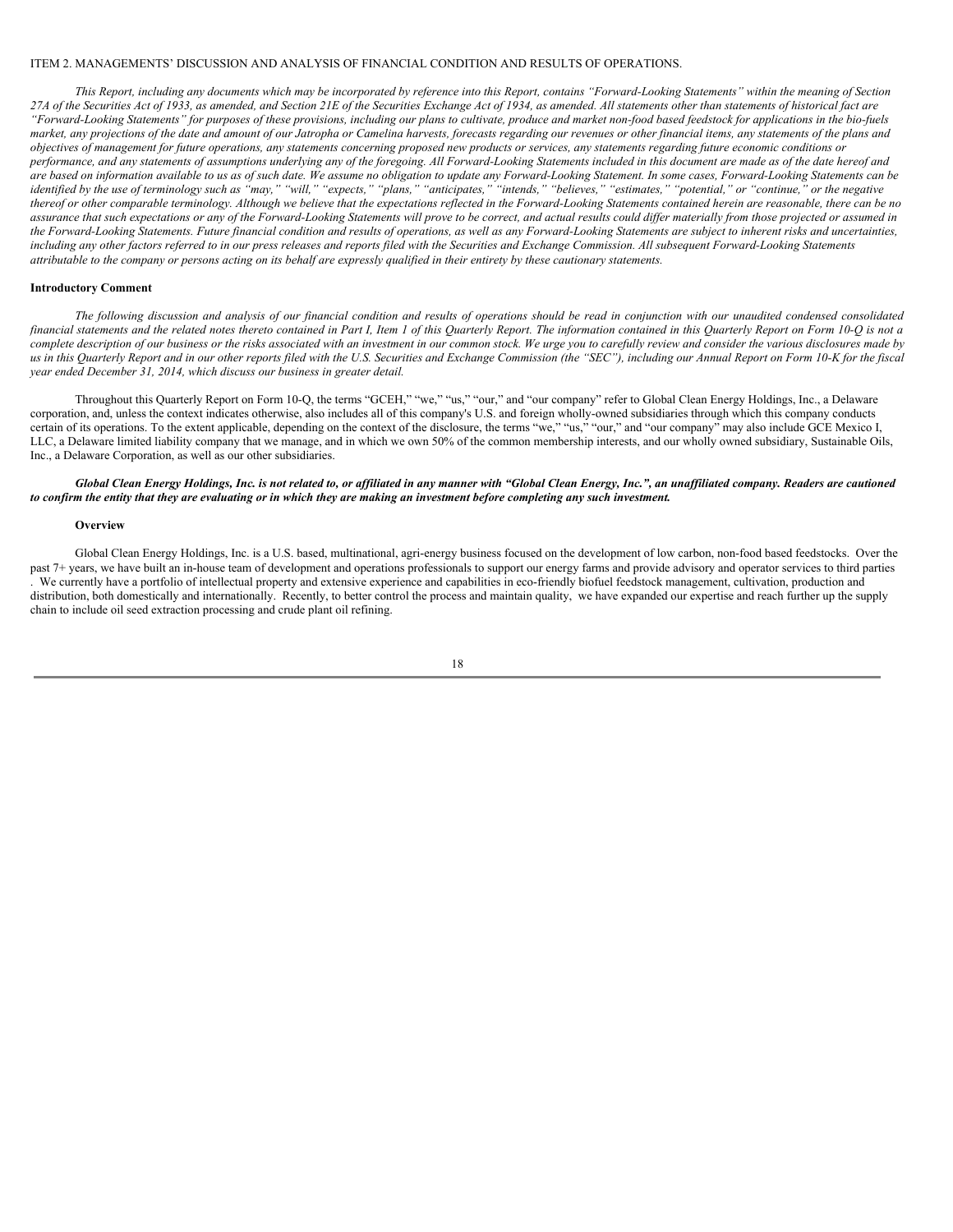Since 2007, our vision and business focus has been on the commercialization of ultra-low carbon, non-food based oilseed plants that produce high quality oil and biomass. Our strategy reduces the use of high carbon, petroleum based feedstocks for fuels and other commercial and industrial products and replaces them with sustainable, carbon-reducing alternatives. The agricultural development process and its risks are the same ones that have faced commercial agriculture for generations. However, with advances in modern science, we have access to tools that drastically accelerate the development process and provide a predictable path to crop improvement.

We began deploying our business strategy by developing farms with perennial oilseed trees. Research has demonstrated that oilseed-bearing trees when sustainably farmed will produce the lowest carbon footprint virgin plant oils, as well as high-grade biomass that can be turned into other renewable products. We have since expanded this view to include ultra-low input, short growing cycle annual crops which have the ability to be inter- and rotationally-cropped with other plants without adversely impacting food production or altering existing land use patterns. We have integrated this strategy and are developing separate projects which are singularly focused on one crop and others that integrate both crops (perennials and annuals) together.

Sustainable Oils, LLC, (now Sustainable Oils, Inc.) is a Delaware formed company which has extensive experience in plant science research, varietal development (breeding), farming and processing of Camelina as an energy crop. Since the acquisition we have finalized additional regulatory pathways and expanded our Intellectual Property portfolio with additional plant and process patents related to Camelina production.

As a company we will continue to focus on these two plants because we feel they are complementary to one another and have the potential to produce oil seed crops economically. Both of these crops are dryland farmed, they generally require less water and fertilizer than many conventional crops and can be grown on land that is normally unsuitable for food production or is fallow or idle due to cyclical crop rotation.

Both Jatropha and Camelina oil are high-quality plant oils used as direct substitutes for fossil fuels and as feedstock for the production of high quality biofuels and other bio-based products. Both crops have been tested and proven to be highly desirable feedstocks capable of being converted into ASTM specification fuels. The term "biofuels" refers to a range of biological based fuels including bio-kerosene (a.k.a bio-jet fuel) biodiesel, renewable diesel, green diesel, synthetic diesel and biomass, all of which have environmental benefits that are the major driving force for their adoption. Using biofuels instead of fossil fuels reduces net emissions of carbon dioxide and other green-house gases, which are associated with global climate change. The residual material derived from the oil extraction process is called press-cake or meal, which in the case of Jatropha is a high-quality biomass that has been proven and tested as a replacement for a number of fossil-based feedstocks, fossil fuels and other high value products such as renewable charcoal, fertilizers, and animal feed. Camelina meal is high in Omega3 and has already been approved by the FDA as a livestock (animal) feed or livestock feed ingredient in the United States.

Our business plan and current principal business activities include the planting, cultivation, harvesting and processing of these oil seed plants to generate plant based oils and biomass for use as replacements for fossil fuels and other high value products including renewable chemicals and high value livestock feed. Our strategy is to leverage our agriculture and energy knowledge, experience and capabilities through the following means:

- Own and operate biofuel energy farms for our own account.
- · Own, operate and manage farms in a joint venture ("JV") with either strategic partners or financial investors. To date, we have owned three Jatropha farms in Mexico under such joint ownership arrangements.
- · Contract with third party farmers (such as wheat and barley farmers) for the farming of significant acreage of Camelina sativa on their idle land which is in rotation with their other crops in the United States and many parts of Europe.
- · Produce and sell certified Camelina seed (which is based upon our patented, high-yielding elite varieties) to farmers in the United States and internationally.
- · Provide energy farm development and management services to third party owners of biofuel energy farms and to non-energy farmers looking to utilize energy crops in rotation or inter-cropped with their existing crops. Provide advisory services to farmers wishing to certify their farms under international sustainability or carbon certification standards, specifically the Roundtable on Sustainable Biomaterials (RSB) and Gold Standard Verified Emission Reductions (GS-VERs). We are currently managing a Jatropha farm in the Caribbean under a contract with a third party who wishes to significantly expand to provide large volumes of plant based oil and biomass to fuel its industrial operations.
- Provide turnkey franchise operations for individuals and/or companies that wish to establish purpose specific energy farms in suitable geographical areas.
- Provide development and operational expertise for oil seed processing (extraction) facilities and co-product refining and conversion processes to convert the crude products into higher value marketable products.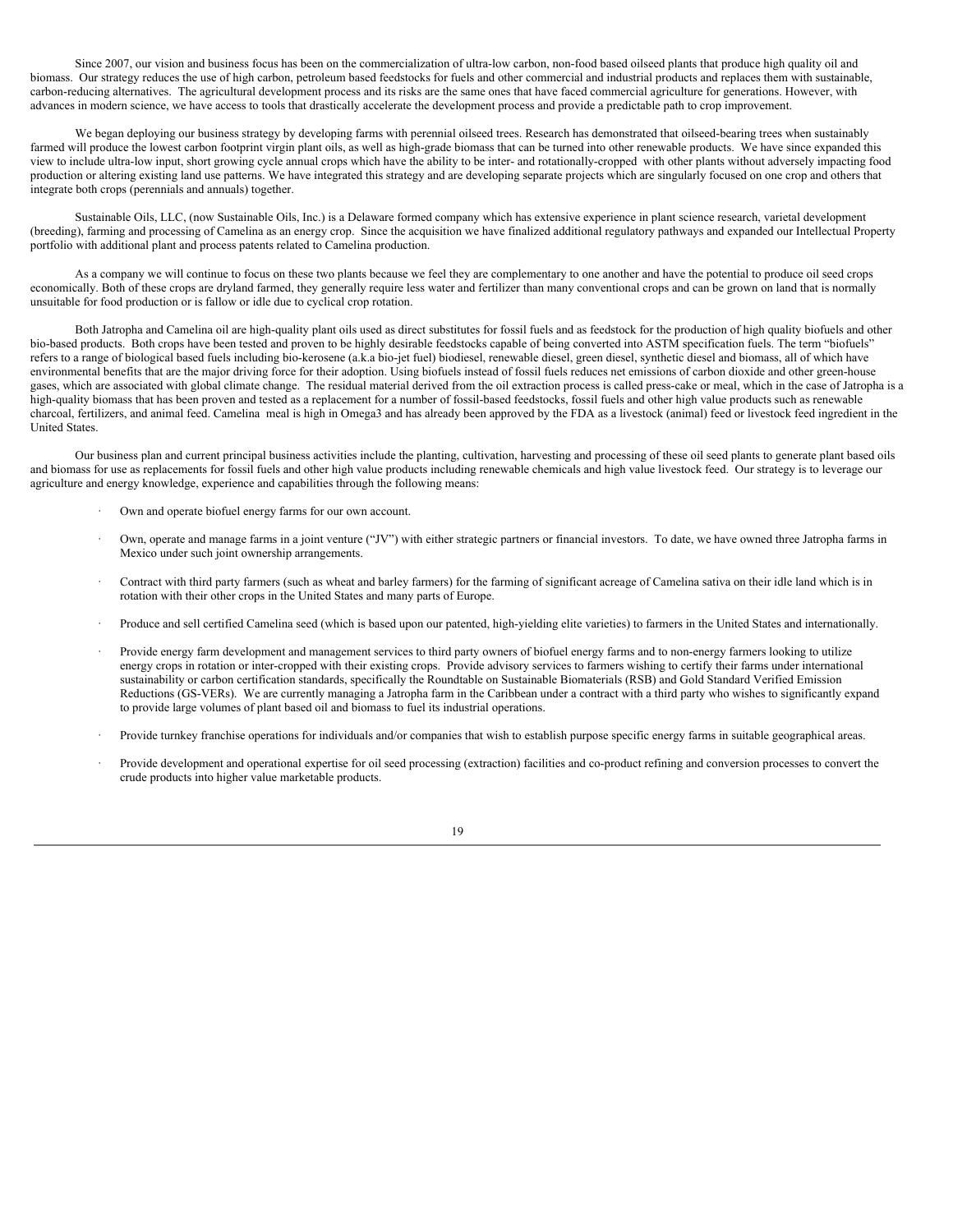The development of agricultural-based energy projects which produce plant oil and related biomass may also produce carbon credits and/or renewable fuel credits through the sequestration (storing) of carbon and the displacement of fossil-based fuels. Accordingly, in addition to generating revenues from the sale of non-food based plant oils and biomass, we are seeking to certify our farms and processing facilities, where practical, to be qualified to generate and be able to monetize federal and state emissions credits. The Renewable Fuel Standard (RFS) is a domestic federal program that requires transportation fuel sold in the U.S. to contain a minimum volume of renewable fuels. Camelina is fully compliant with RFS and can generate emissions reduction credits called RINs (renewable identification numbers), whichare marketable and actively traded. In California, the Air Resources Board (CARB) has implemented a Low Carbon Fuel Standard (LCFS), which requires obligated parties to reduce the carbon intensity of their fuels to a prescribed amount. CARB issued Sustainable Oils a unique pathway that applies only to its patented seed varieties. The very low carbon intensity of Camelina-based fuels allows obligated parties to meet certain emissions reduction targets with less fuel than would be required using conventional feedstocks. Like RINs, LCFS emissions reduction credits have an existing market and are actively traded.

#### **Organizational History**

This company was originally incorporated under the laws of the State of Utah on November 20, 1991. On July 19, 2010, we changed the state of our incorporation from Utah to Delaware. Our principal executive offices are located at 2790 Skypark Drive, Suite 105, Torrance, CA 90505, and our current telephone number at that address is (310) 641-GCEH (4234). We maintain a website at: www.gceholdings.com. Our annual reports, quarterly reports, current reports on Form 8-K and amendments to such reports filed or furnished pursuant to section 13(a) or 15(d) of the Securities and Exchange Act of 1934, as amended (the "Exchange Act"), and other information related to this company are available on our website as soon as we electronically file those documents with, or otherwise furnish them to, the Securities and Exchange Commission. Our Sustainable Oils subsidiary also maintains a website at www.susoils.com. Our Internet websites and the information contained therein, or connected thereto, are not and are not intended to be incorporated into the Annual Report on Form 10-K at December 31, 2014 or into this quarterly report on Form 10-Q.

#### **Current Significant Activities**

The Company is focused on the expansion and growth of both its Jatropha and Camelina businesses. The Company believes that it can improve its net financial position by divesting some of its older, higher cost and higher indebted assets, while retaining all of its Jatropha related intellectual property (IP). Our Mexican JV entity, GCE Mexico I, LLC ("GCE Mexico"), has been approached by a Mexican agricultural company to acquire GCE Mexico's three (3) Jatropha farms in the Yucatan. We own 50% of the common membership interests of GCE Mexico and one investor currently owns the other 50% of the common membership interests. The working capital needs of GCE Mexico have been funded by the holder of the preferred membership units of GCE Mexico, which accrue at annual 12% preferred return. We are currently in active negotiations for the sale of the three farms to this potential buyer, although no agreement has yet been entered into. The discussions with the potential buyer of the three farms are focused on a structured transaction that would include a cash purchase of the three farms, the repayment of the mortgages on the farms. This would result in the elimination of accrued interest and materially all of the accrued preferred membership return. If the sale of the three farms is completed as currently contemplated, all cash proceeds from the sale would be distributed to the holder of the GCE Mexico preferred membership units. Accordingly, while a significant portion of our liabilities would be extinguished, we would not receive any of the sales proceeds. If most or all of the liabilities are extinguished, the result of the currently contemplated sale would be a significant improvement to the Company's balance sheet, positioning us for growth and expansion. No assurance can be given that the contemplated sale of the farms will be consummated or, if consummated, will occur on the terms under discussion.

The sale of the three farms would allow the Company to significantly reduce its liabilities and position the Company for future growth. We believe that a stronger balance sheet would provide us with the ability to attract lower cost capital and strategic partners for future ventures. Most importantly, the Jatropha related intellectual property that we have developed over the past seven years at the three farms and elsewhere will be retained by us and will not be affected by the sale of the farms. We believe that our Jatropha related intellectual properties represent a valuable asset that we can leverage in other Jatropha ventures.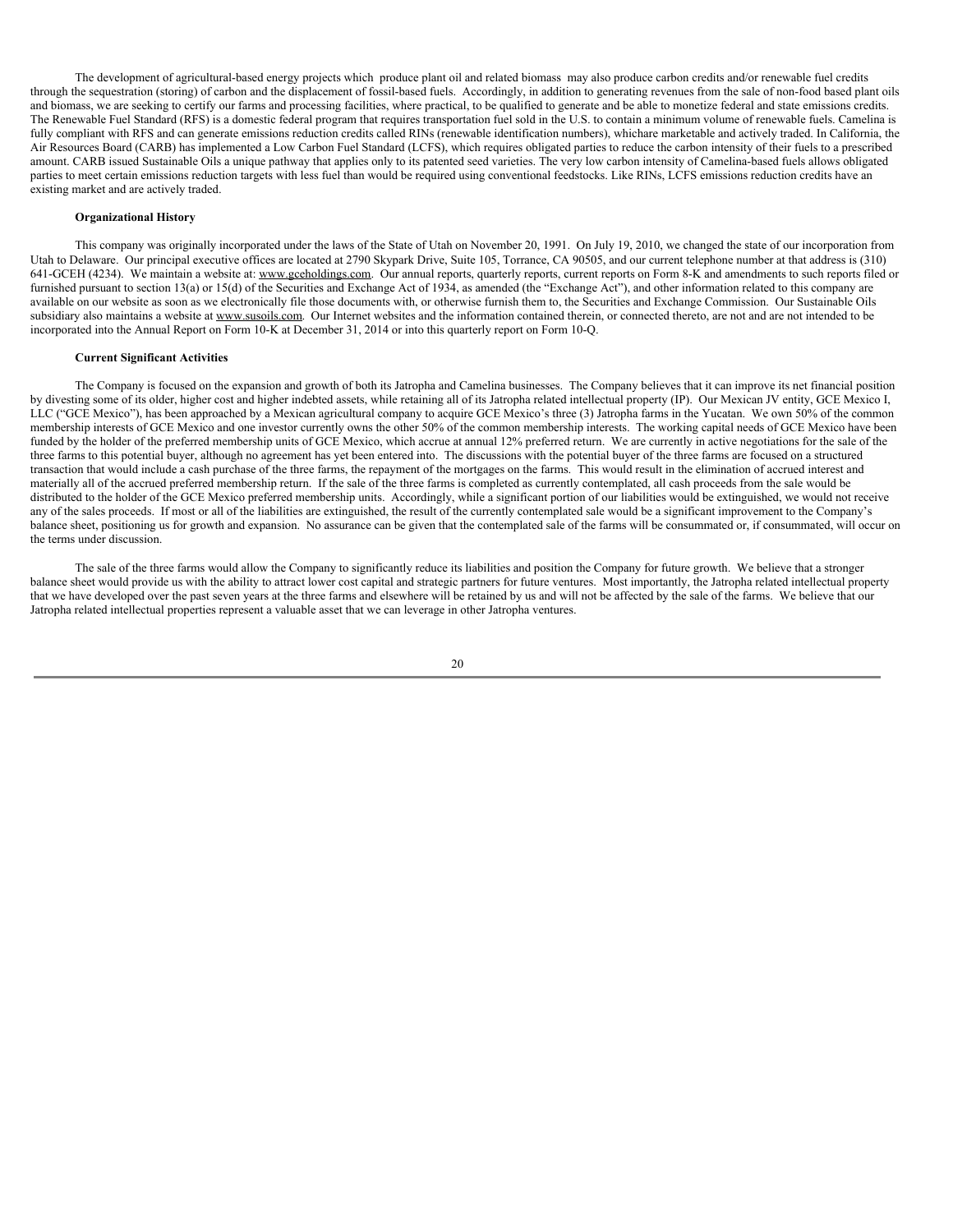### **Critical Accounting Policies**

The preparation of financial statements in conformity with accounting principles generally accepted in the United States require management to make estimates and assumptions that affect the reported assets, liabilities, sales and expenses in the accompanying financial statements. Critical accounting policies are those that require the most subjective and complex judgments, often employing the use of estimates about the effect of matters that are inherently uncertain.

*Agricultural Producer.* All costs incurred including the actual planting of Jatropha are capitalized as plantation development costs, and are included in "Property and Equipment" on the balance sheet. Plantation development costs are being accumulated in the balance sheet during the development period and will be accounted for in accordance with accounting standards for Agricultural Producers and Agricultural Cooperatives. The direct costs associated with each farm and the production of the Jatropha revenue streams have been deferred and accumulated as a noncurrent asset and are included in "Deferred Growing Costs" on the balance sheet. Other general costs without expected future benefits are expensed when incurred.

Certain other critical accounting policies, including the assumptions and judgments underlying them, are disclosed in Note 1 to the Consolidated Financial Statements included in the Annual Report on Form 10-K for the fiscal year ended December 31, 2014.

### **Results of Operations**

*Revenues*. During the three and nine months ended September 30, 2015 we recognized revenue of \$92,040 and \$492,107 and \$496,080 and \$742,746 in the same periods in 2014. The revenues that we generated in 2015 and 2014 were derived from energy farm management, development and advisory services, and biomass production. Revenues in the 2015 periods decreased due to a decrease in advisory services that we provided.

Our goal is to continue to expand and increase the amount of advisory, development and management services in order to generate revenues to fund our corporate working capital needs, and to generate Camelina-related revenues from our wholly owned subsidiary, Sustainable Oils, Inc. Once our Camelina operations are properly funded, we expect these operations to generate revenues from the sale of Camelina seeds, the sale of Camelina oil, and the sale of the Camelina biomass for use as feed for livestock. In the longer term, we plan to substantially increase the revenues derived from the operations of our owned and/or managed Jatropha farms, and to rapidly ramp up our Camelina operations, and to continue to generate revenue from management, development, and advisory services. However, no assuance can be given that we will be able to properly fund our Camelina operations or enter into future advisory agreements as our current agreements expire.

*General and Administrative Expenses.* During the three and nine months ended September 30, 2015 our general and administrative expenses were \$397,064 and \$1,444,187 as compared to \$535,031 and \$1,610,697 in the same period in 2014. This reduction from last year's periods was ).due to a reduction in advisory services we provided and to our cost-cutting efforts. General and administrative expenses principally consist of officer compensation, outside services (such as legal, accounting, and consulting expenses), share-based compensation, and other general expenses (such as insurance, occupancy costs and travel).

*Plantation (Farm) Operating Costs*. The majority of the costs associated with maintaining the three GCE Mexico farms are capitalized under plantation (farm) development costs as shown in Note 3 in the footnotes to the financials. For the three and nine months ended September 30, 2015, we recorded Plantation Operating Costs from the operations of the farms of \$27,021 and \$85,431 and in 2014 we recorded \$21,580 and \$83,804 for the same periods. As the operations on the Mexican farm has remained consistent, there is no significant change in the total costs incurred.

*Write Down of Long Lived Assets.* During the nine months ended September 30, 2015 we wrote down certain long term assets by \$6,671,892 in the accumulated plantation development costs. This write down is the result of the company receiving an unsolicited offer to acquire our three Jatropha farms, in Mexico, owned by our Joint Venture entity, GCE Mexico I, LLC, at an amount that is less than the value of the Plantation Development Cost plus the value of the land. Therefore, the fair market value of the land plus improvements is determined to be less than the cost to date. When the transaction is approved, this loss from impairment of the company's assets is expected to be offset by a significant reduction in debt for the JV Entity. It is anticipated that when the sale of the Mexico farms is finalized, it will include the elimination of accrued interest and accumulated return on noncontrolling interests from the from JV Entities liabilities, and therefore from the Company's consolidated financial statements.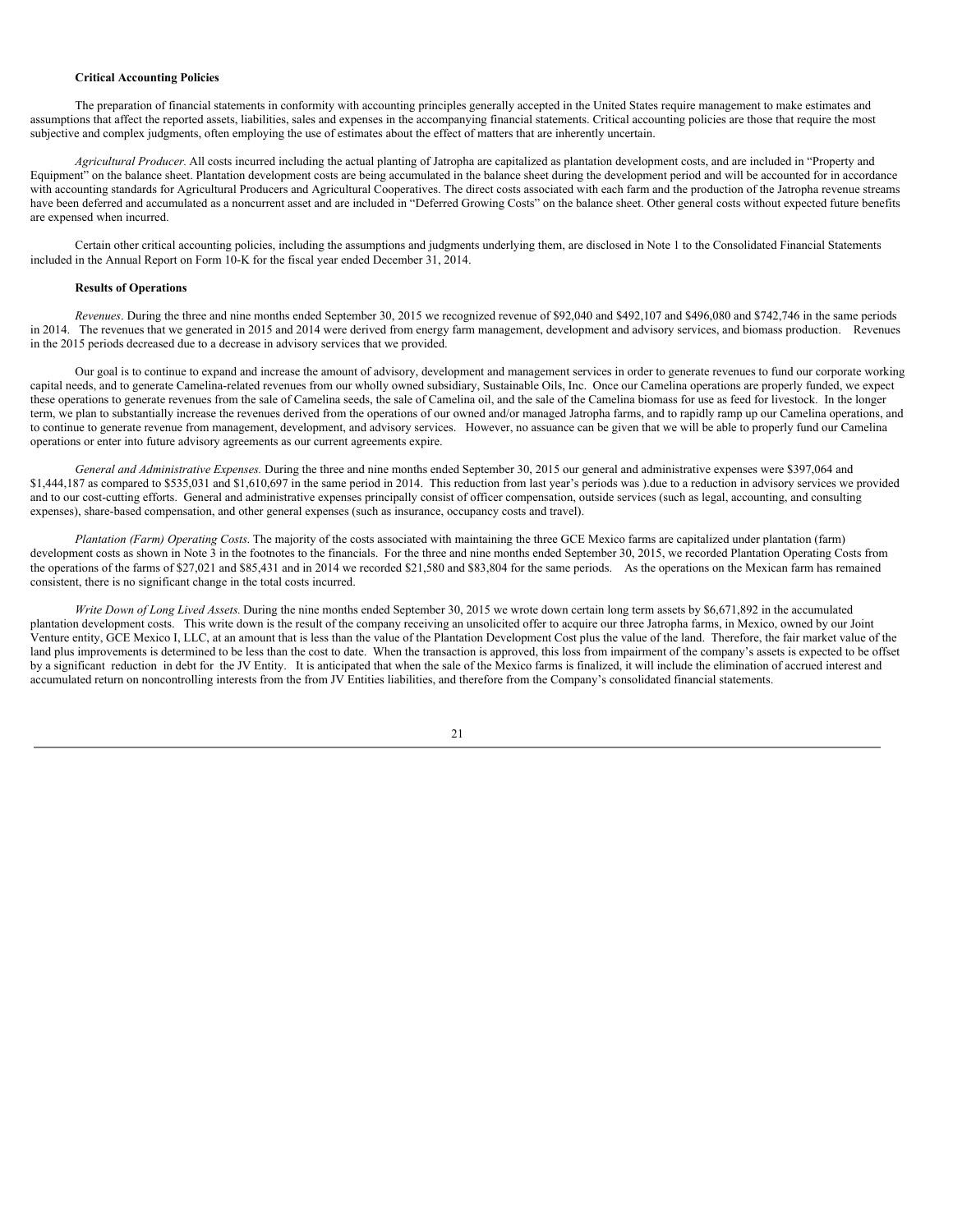The Company regularly evaluates its property and equipment and other long-lived assets for impairment based on its classification as a) held for sale or b) to be held and used. Several criteria must be met before an asset is classified as held for sale, including that management with the appropriate authority commits to a plan to sell the asset at a reasonable price in relation to its fair value and is actively seeking a buyer. For assets held for sale, the Company recognizes the asset at the lower of carrying value or fair market value less costs to sell, as estimated based on comparable asset sales, offers received, or a discounted cash flow model. For assets to be held and used, the Company reviews for impairment whenever indicators of impairment exist.

*Other Income/Expense*. Interest expense for the three and nine months ended September 30, 2015 increased slightly from the same periods in 2014 due to larger outstanding principal balances.

*Net loss attributable to the non-controlling interest*. Our Mexico farm operations are owned through GCE Mexico I, LLC, a Delaware limited liability company ("GCE Mexico"). We own 50% of the common membership interests of GCE Mexico and one investor currently owns the other 50% of the common membership interests. The proceeds from the sale of the preferred membership units, and from subsequent capital contributions, have been used to fund the operations of Asideros Globales Corporativo 1 ("Asideros 1") and Asideros Globales Corporativo 2 ("Asideros 2"), each of which have acquired land in Mexico that, collectively, constitute our first two Jatropha farms. Asideros Globales Corporativo 3 ("Asideros 3") acquired our third farm in October 2011, but had no impact on the results of our operations. GCEH directly owns 1% of Asideros 1, Asideros 2 and Asideros 3, and the balance is owned by GCE Mexico. Accordingly, we own 50.5% of Asideros 1, Asideros 2 and Asideros 3 either directly or through our common membership interest in GCE Mexico. As such, our consolidated financial statements include the accounts of the Asideros farm entities. Under GCE Mexico's LLC Agreement, the net loss allocated from these entities to GCE Mexico is then further allocated to the members of GCE Mexico according to the investment balances. Accordingly, since the common membership interest did not make a capital contribution, all of the losses allocated to GCE Mexico have been further allocated to the preferred membership interest. The net loss attributable to the non-controlling interest in the accompanying Consolidated Statement of Operations represents the allocation of the net loss of GCE Mexico to the preferred membership interests.

*Net income/loss attributable to Global Clean Energy Holdings, Inc.*The Company recorded net losses of \$628,234 and \$970,609 for the three and nine months ended September 30, 2015 and net income of \$10,672 and net loss of \$665,063 in 2014, respectively. The increase in the net loss in 2015 is due to the gain recognized from the settlement of liabilities, in 2014, of approximately \$270,000. Our ability to generate net income in the future will depend on the amount of advisory, development and management services that we render at the corporate level, the amount of revenues generated from our Jatropha farms, and on the amount of revenues we generate from our Camelina operations. While we still own the three farms in Mexico, we will continue to incure farm operating expenses related to those Jatropha operations, and we will continue to accrue interest expense on the mortgages that encumber the GCE Mexico farms. Although we anticipate that we will generate revenues, over the long term, from our Jatropha and Camelina operations, we are unable to forecast if, or when such revenues will be realized, and if such revenues will exceed our operating expenses.

## **Liquidity and Capital Resources**

As of September 30, 2015, we had \$159,000 in cash or cash equivalents and had a working capital deficit of \$6,376,000, as compared with \$313,000 in cash and a working capital deficit of \$6,396,000 as of December 31, 2014.

The amount of cash or cash equivalent balances held at September 30, 2015 represents cash held in our corporate accounts and our GCE Mexico joint venture accounts. Of these amounts, approximately \$53,000 was available and allocated for our general corporate purposes, with the remaining balance to be used in the operations of the Tizimin, Mexico farms owned by the GCE Mexico joint venture. As a result, the GCE Mexico funds will not be available to us for our corporate working capital or other purposes, and are not available to us to reduce our indebtedness. In order to fund our short-term working capital needs, we will have to obtain additional funding from the sale of assets, the sale of additional securities, additional borrowings, or from an increase in operating revenues. Outstanding indebtedness at September 30, 2015 totaled \$28,979,356. Because of the foregoing working capital deficit and the total indebtedness being so material we are looking at alternative funding strategies and ways to improve our financial position to attract new capital and additional strategic partners, as is discussed below. We incurred losses of approximately \$628,000 and \$970,000 for the three and nine months ended September 30, 2015 and income of \$10,672 and a loss of \$665,063 in 2014 respectively, and had an accumulated deficit applicable to common shareholders of \$29,916,712 at September 30, 2015.

To date, our general and administrative expenses, including the professional costs of being a public company, have been funded from (i) revenues that we have generated from Jatropha related advisory services, (ii) payments received from our GCE Mexico subsidiary, and (iii) funds received from the sale of our securities. The amount of fees we generate from advisory services fluctuates significantly, and our ability to continue to generate revenue from these services will depend on our ability to enter into new advisory agreements when the current agreements expire. No assurance can be given that we will be able to enter into new agreements to replace certain advisory agreements. Because we have reduced the amount of services that we provide to our GCE Mexico subsidiary, that subsidiary no longer makes payments to us. Because the foregoing two sources of revenue have decreased, we expect that we will have to raise capital in the near future, or find other sources of capital in the near future, in order to continue to fund our corporate general and administrative expenses. Unless we are able to obtain additional funding in the future, from the sale of our securities, from strategic partners, or otherwise, we will have to further reduce our operations which will have a material negative impact on the value of our company and the price of our stock.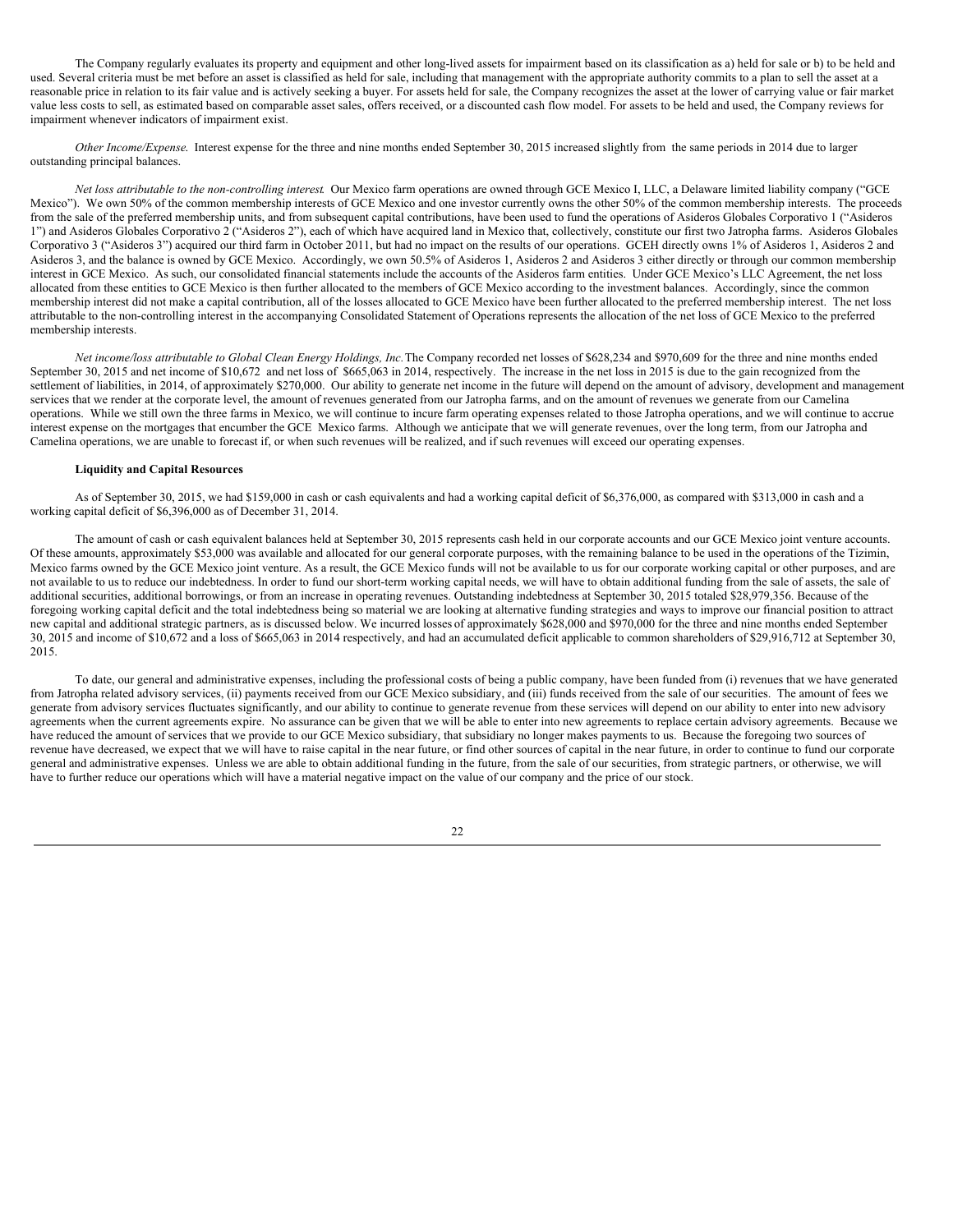Our business plan contemplates that we will (i) continue to develop our Jatropha business and operations, which includes expanding our existing farms in the Dominican Republic, and (ii) diversify our biofuel energy crop revenues from new revenues generated by our new Camelina operations, as follows:

Farming Operations. Jatropha is a novel crop, and because many of the trees are still very young, we consider our Jatropha operations to be in the development stage, despite having planted significant amounts of land over the past 7 years. For several years we have been working diligently on selecting and breeding improved varieties (accessions) which have a natural architecture that does not require early pruning (which helps to protect the trees from disease infiltrations), have improved early yields and possesses a natural resistance to diseases known to attack Jatropha. This has produced a number of varieties (accessions) that are meeting and/or exceeding our multi-year yield projections. Utilizing clonal materials from our highest performing, regionally adapted "mother" trees we have developed a Certified Seed Nursery (CGN) to clonally propagate these new varieties. The seeds from the nursery will be the genetic basis for future planting and any other farms. However, we are currently holding discussions with a potential buyer of our GCE Mexico farms. If the currently contemplated sale is consummated, these operations will terminate, and the operating losses resulting from these operations will end. Our goal is to use the knowledge and intellectual properties derived from developing and operating these farms in other Jatropha farms.

Under the original agreement with our GCE Mexico investors, all net cash generated from the MX Jatropha operations that are conducted through GCE Mexico must first be used to fund the operations of those farms, and any excess must thereafter be used to repay the capital contributed by our joint venture investors (plus their preferred return). The total amount of capital and the preferred return that must be paid to our joint venture investors before funds are distributed to us currently is in excess of \$34,000,000 as of September 30, 2015. As a result, the Mexico farms were not expected to produce short-term cash for the Company or improve our liquidity, nor will the operations of the Mexico farms generate funds that the Company can use for its business expansion plan, for working capital purposes, or for the acquisition of additional Jatropha or other biofuel feedstock farms. In order to increase our farm ownership and operations, we will have to obtain additional capital through the sale of equity and/or debt securities, the forward sale of products produced from our Jatropha or Camelina farming operations or from other financing activities, such as debt financing, strategic partnerships and/or joint ventures. We continue to look for alternative funding strategies and ways to improve our financial position such as the sale of our Mexico farm assets, to attract new capital and additional strategic partners.

We are in negotiations in divesting our three GCE Mexico owned Jatropha Farms, in Mexico. If the sale is completed as currently contemplated, the structured sale is expected to eliminate the accrued interest and the accumulated return on noncontrolling interests owned by the outside investor, thereby significantly reducing the Company's liabilities Since the amount of proceeds to be received from the sale of the GCE Mexico farms, if the sale is completed, will not be enough for the Company receive any part of the cash payment for its 50% interest in GCE Mexico, the sale of the farms will not improve the Company's liquidity or cash position.

Camelina Operations. In March 2013, we acquired the business and assets of Sustainable Oils, LLC, a company that has been engaged in developing Camelina products since 2007. Sustainable Oils has generated over \$20 million in revenues during the three years before we acquired that entity, but also incurred a loss of approximately \$5.8 million during that same period. The Camelina operations will require a significant amount of additional cash to scale up its operations and to reach profitable operations. We will operate the Camelina business that we acquired through a subsidiary Sustainable Oils Inc.which we capitalized with the Sustainable Oils intellectual properties and operating assets that we recently purchased. Furthermore, our goal is to fund the operations and expansion of the Camelina operations with new debt or equity that we are attempting to raise specifically for the Camelina subsidiary. While we continue to have discussions with a number of potential sources for the additional funding, we have not entered into any binding arrangements any new funding. No assurance can be given that we will obtain any additional capital necessary to operate and grow our new Camelina operations. In the event that we do not obtain the necessary amount of financing to properly operate and scale up our new Camelina operations, those operations are expected to continue to operate at a loss.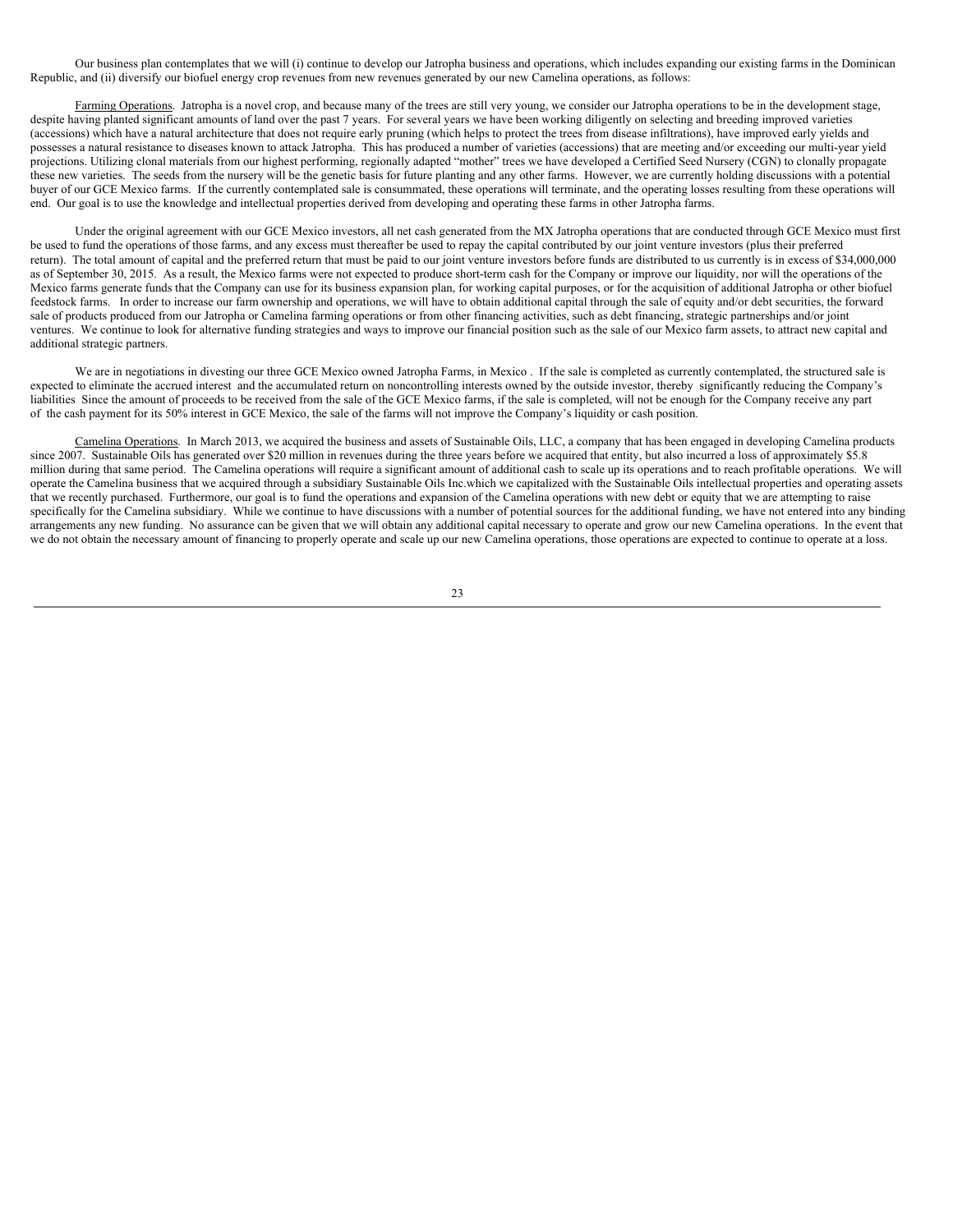As partial consideration for the Camelina assets that we purchased in March 2013, we issued a \$1,300,000 promissory note. In September 2014, we renegotiated the terms of the note and agreed to return certain tangible assets that constituted the collateral under the promissory note to the holder of the promissory note in exchange for a reduction of the amount of accrued interest owed under the promissory note and an extension of the maturity date. Since December 31, 2014, the foregoing promissory note is now an unsecured promissory note that is payable on demand. However, the amount payable under the promissory note is limited to amounts generated from the Camelina business that we acquired.

### Other Potential Source of Liquidity.

We presently do not have any available credit, bank financing or other external sources of liquidity. In the absence of additional outside funding (including proceeds from the sale of our securities, or entering into other joint venture relationships), we do not have the ability to expand our business or acquire additional Jatropha or other biofuel feedstock farms. If we issue additional equity or debt securities to fund our future capital needs, stockholders may experience additional dilution or the new equity securities may have rights, preferences or privileges senior to those of existing holders of our common stock. Should we not be able to increase the amount of revenues we receive from our advisory services and/or raise additional debt or equity funding, we will have to materially scale back our current and proposed operations or take other actions to preserve our ongoing operations.

Inflation and changing prices have had no effect on our continuing operations over our two most recent fiscal years.

We have no off-balance sheet arrangements as defined in Item 303(a) of Regulation S-K.

#### ITEM 3. QUANTITATIVE AND QUALITATIVE DISCLOSURES ABOUT MARKET RISK.

Not applicable.

## ITEM 4. CONTROLS AND PROCEDURES.

We maintain disclosure controls and procedures that are designed to ensure that information required to be disclosed in the reports that we file with, or submit to, the Securities and Exchange Commission (the "SEC") under the Securities Exchange Act of 1934 (the "Exchange Act") is recorded, processed, summarized and reported within the time periods specified in the SEC's rules and forms and that such information is accumulated and communicated to our management, including our chief executive and financial officers, as appropriate, to allow timely decisions regarding required disclosure. As required by SEC Rule 13a-15(b), we carried out an evaluation, under the supervision and with the participation of our management, including our chief executive and financial officers, of the effectiveness of the design and operation of our disclosure controls and procedures as of the end of the period covered by this report. Based on that evaluation, our chief executive and financial officers concluded that our disclosure controls and procedures were effective as of the end of the period covered by this report.

There was no change in our internal control over financial reporting during our most recent fiscal quarter that has materially affected, or is reasonably likely to materially affect, our internal control over financial reporting.

PART II

ITEM 1. LEGAL PROCEEDINGS.

From time to time, the Company may become a party to other legal actions and complaints arising in the ordinary course of business, although it is not currently involved in any such legal proceedings.

ITEM 1A. RISK FACTORS.

Not applicable.

ITEM 2. UNREGISTERED SALES OF EQUITY SECURITIES AND USE OF PROCEEDS.

Not applicable.

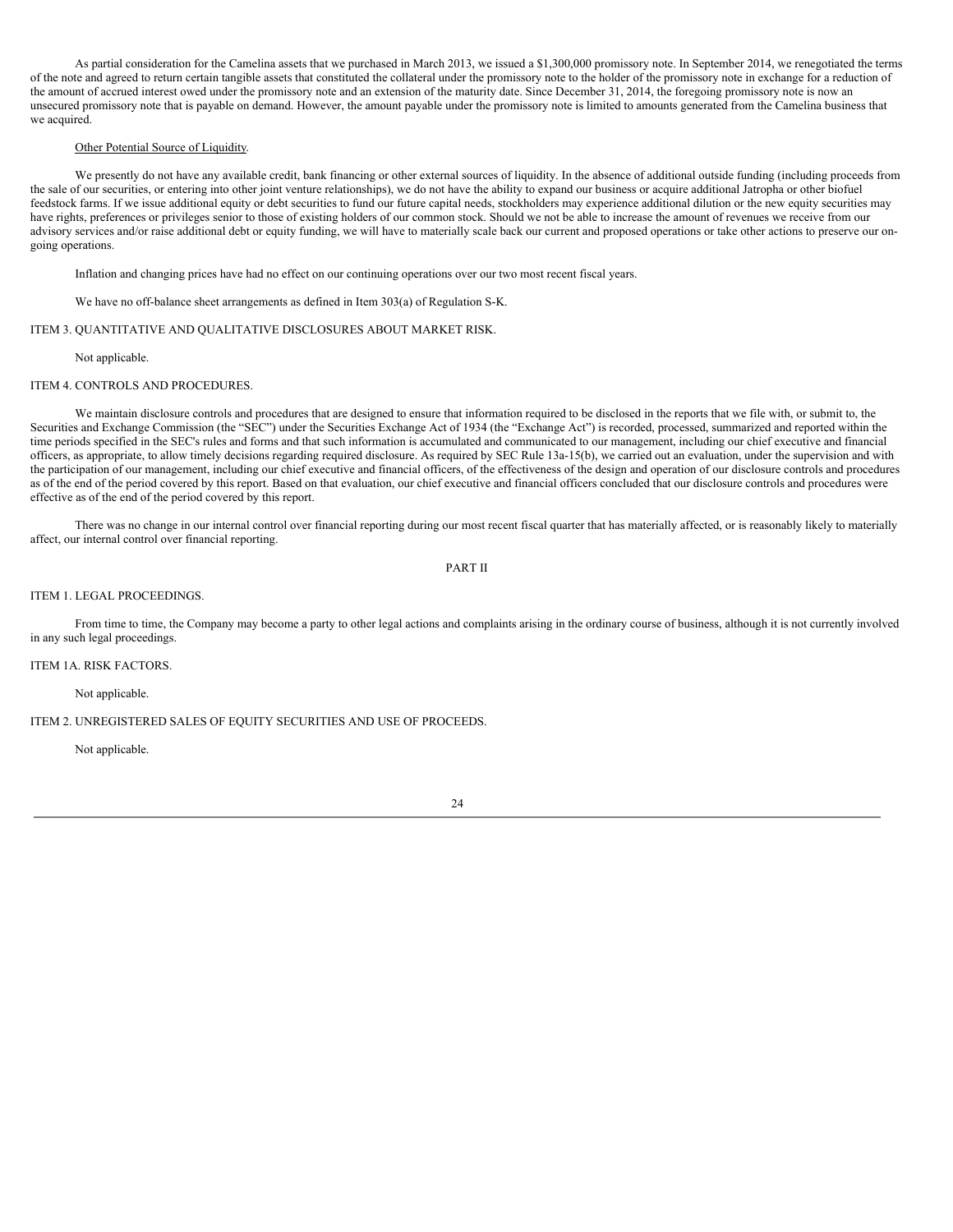# ITEM 3. DEFAULTS UPON SENIOR SECURITIES.

# Not applicable

# ITEM 4. MINE SAFETY DISCLOSURES.

Not applicable

# ITEM 5. OTHER INFORMATION

Not applicable.

ITEM 6. EXHIBITS

| 31.1<br>32.1 | Rule 13a-14(a) Certification, as adopted pursuant to Section 302 of the Sarbanes-Oxley Act of 2002<br>Certification pursuant to 18 U.S.C. Section 1350, as adopted pursuant to Section 906 of the Sarbanes-Oxley Act of<br>2002 |
|--------------|---------------------------------------------------------------------------------------------------------------------------------------------------------------------------------------------------------------------------------|
| 101.INS      | <b>XBRL</b> Instance Document                                                                                                                                                                                                   |
| 101.SCH      | <b>XBRL Taxonomy Extension Schema Document</b>                                                                                                                                                                                  |
| 101.CAL      | XBRL Taxonomy Extension Calculation Link base                                                                                                                                                                                   |
| 101.DEF      | XBRL Taxonomy Extension Definition Link base Document                                                                                                                                                                           |
| $101$ LAB    | XBRL Taxonomy Extension Label Link base Document                                                                                                                                                                                |
| 101.PRE      | XBRL Taxonomy Extension Presentation Linkbase Document                                                                                                                                                                          |
|              |                                                                                                                                                                                                                                 |
|              |                                                                                                                                                                                                                                 |
|              | 25                                                                                                                                                                                                                              |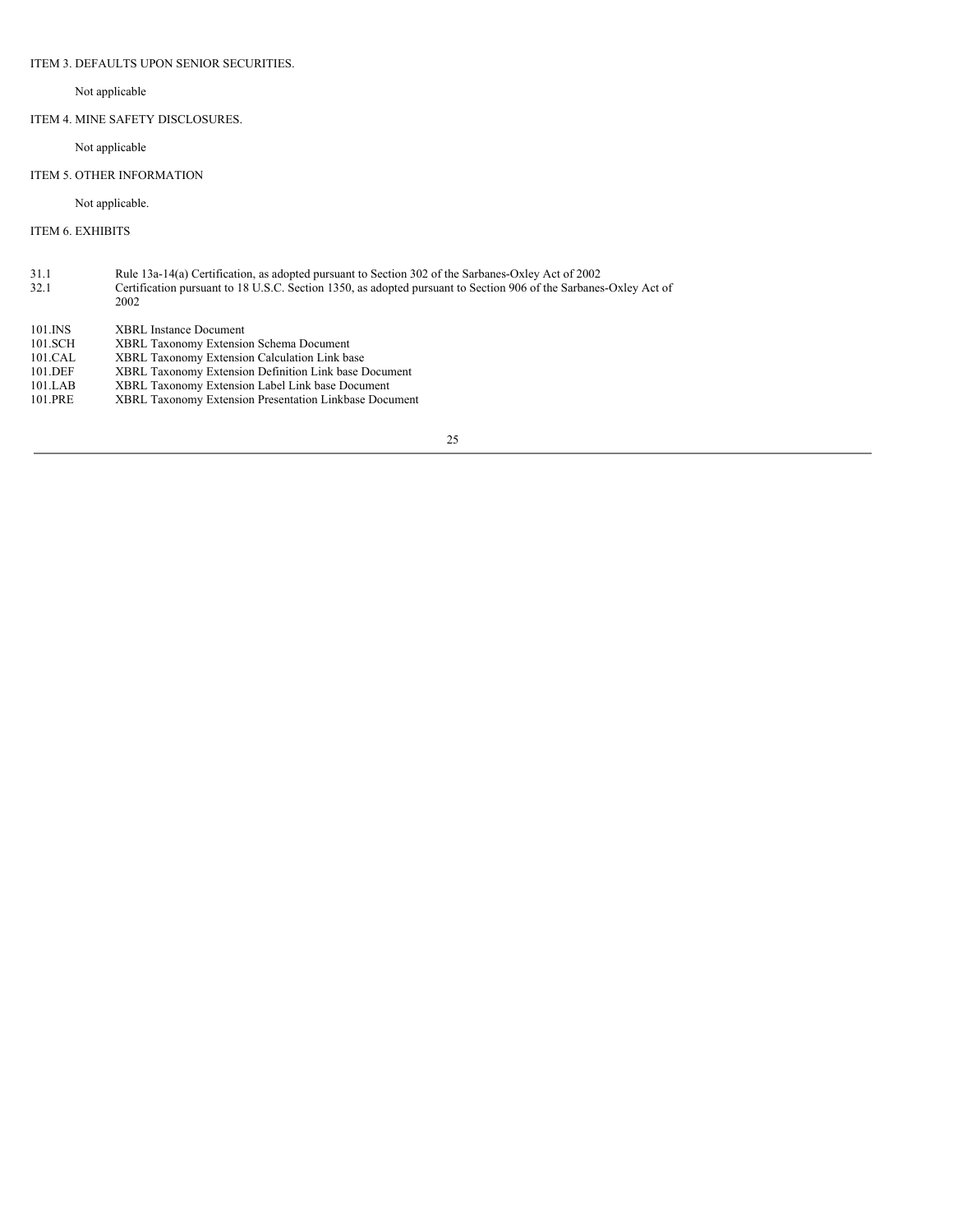## **SIGNATURES**

In accordance with Section 13 or 15(d) of the Securities Exchange Act of 1934, the registrant caused this report to be signed on its behalf by the undersigned, thereunto duly authorized.

Dated: November 10, 2015 GLOBAL CLEAN ENERGY HOLDINGS, INC.

By: /s/ RICHARD PALMER Chief Executive Officer

By: /s/ DONNA REILLY

Chief Financial Officer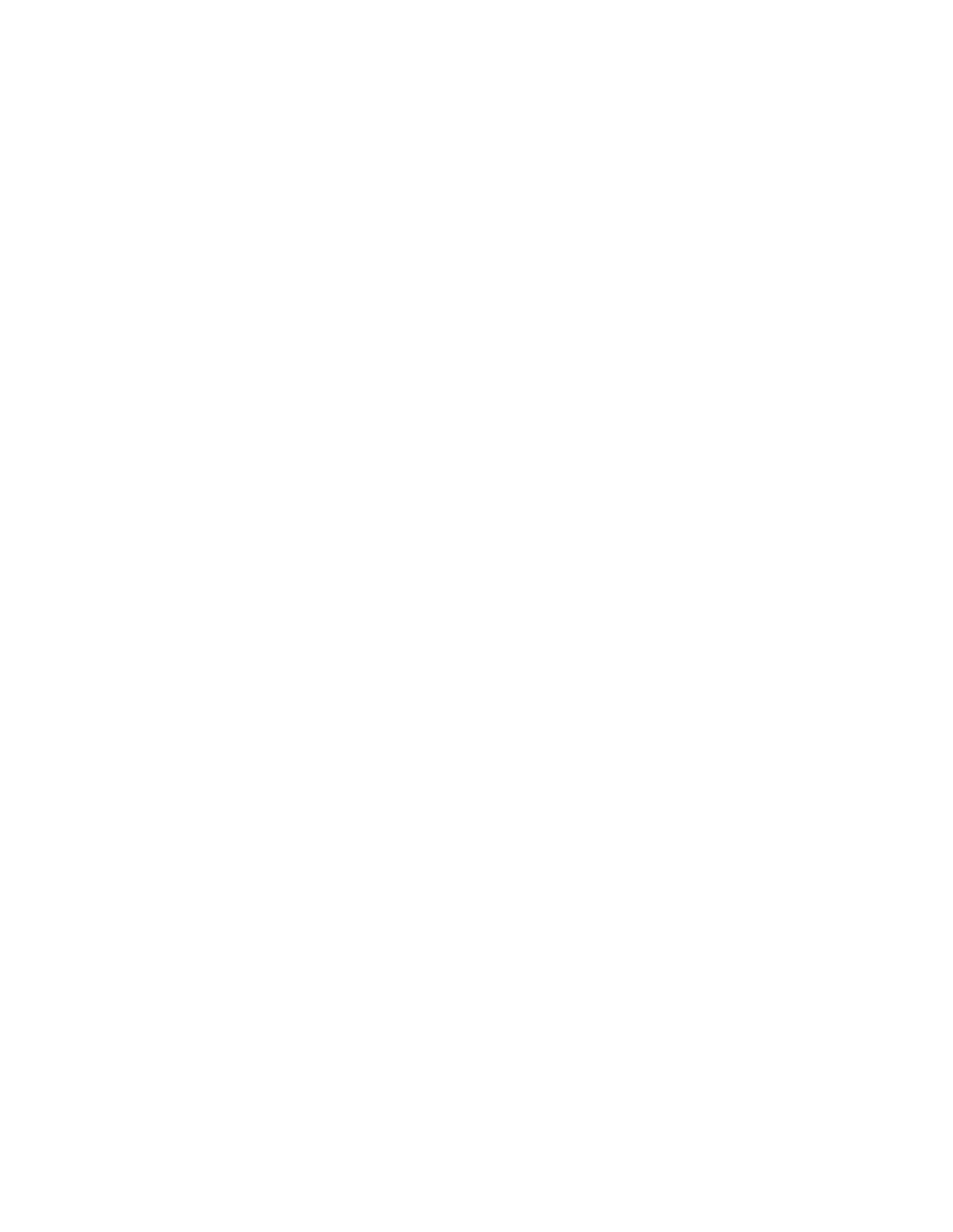## **CERTIFICATIONS PURSUANT TO SECTION 302 OF THE SARBANES-OXLEY ACT OF 2002**

I, Richard Palmer, certify that:

- 1. I have reviewed this report on Form 10-Q of Global Clean Energy Holdings, Inc.;
- 2. Based on my knowledge, this report does not contain any untrue statement of a material fact or omit to state a material fact necessary to make the statements made, in light of the circumstances under which such statements were made, not misleading with respect to the period covered by this report;
- 3. Based on my knowledge, the financial statements, and other financial information included in this report, fairly present in all material respects the financial condition, results of operations and cash flows of the registrant as of, and for, the periods presented in this report;
- 4. The registrant's other certifying officer(s) and I are responsible for establishing and maintaining disclosure controls and procedures (as defined in Exchange Act Rules 13a-15(e) and 15d-15(e)) and internal control over financial reporting (as defined in Exchange Act Rules 13a-15(f) and 15d-15(f)) for the registrant and have:
	- (a) Designed such disclosure controls and procedures, or caused such disclosure controls and procedures to be designed under our supervision, to ensure that material information relating to the registrant, including its consolidated subsidiaries, is made known to us by others within those entities, particularly during the period in which this quarterly report is being prepared;
	- (b) Designed such internal control over financial reporting, or caused such internal control over financial reporting to be designed under their supervision, to provide reasonable assurance regarding the reliability of financial reporting and the preparation of financial statements for external purposes in accordance with generally accepted accounting principles;
	- (c) Evaluated the effectiveness of the registrant's disclosure controls and procedures and presented in this report our conclusions about the effectiveness of the disclosure controls and procedures, as of the end of the period covered by this report based on such evaluation; and
	- (d) Disclosed in this report any change in the registrant's internal control over financial reporting that occurred during the registrant's most recent fiscal quarter (the registrant's fourth fiscal quarter in the case of an annual report) that has materially affected, or is reasonably likely to materially affect, the registrant's internal control over financial reporting.
- 5. The registrant's other certifying officer(s) and I have disclosed, based on our most recent evaluation of internal control over financial reporting, to the registrant's auditors and the audit committee of registrant's board of directors (or persons performing the equivalent functions):
	- (a) All significant deficiencies and material weaknesses in the design or operation of internal control over financial reporting which are reasonably likely to adversely affect the registrant's ability to record, process, summarize and report financial information; and
	- (b) Any fraud, whether or not material, that involves management or other employees who have a significant role in the registrant's internal control over financial reporting.

Dated: November 10, 2015 By/s/ RICHARD PALMER

Richard Palmer Chief Executive Officer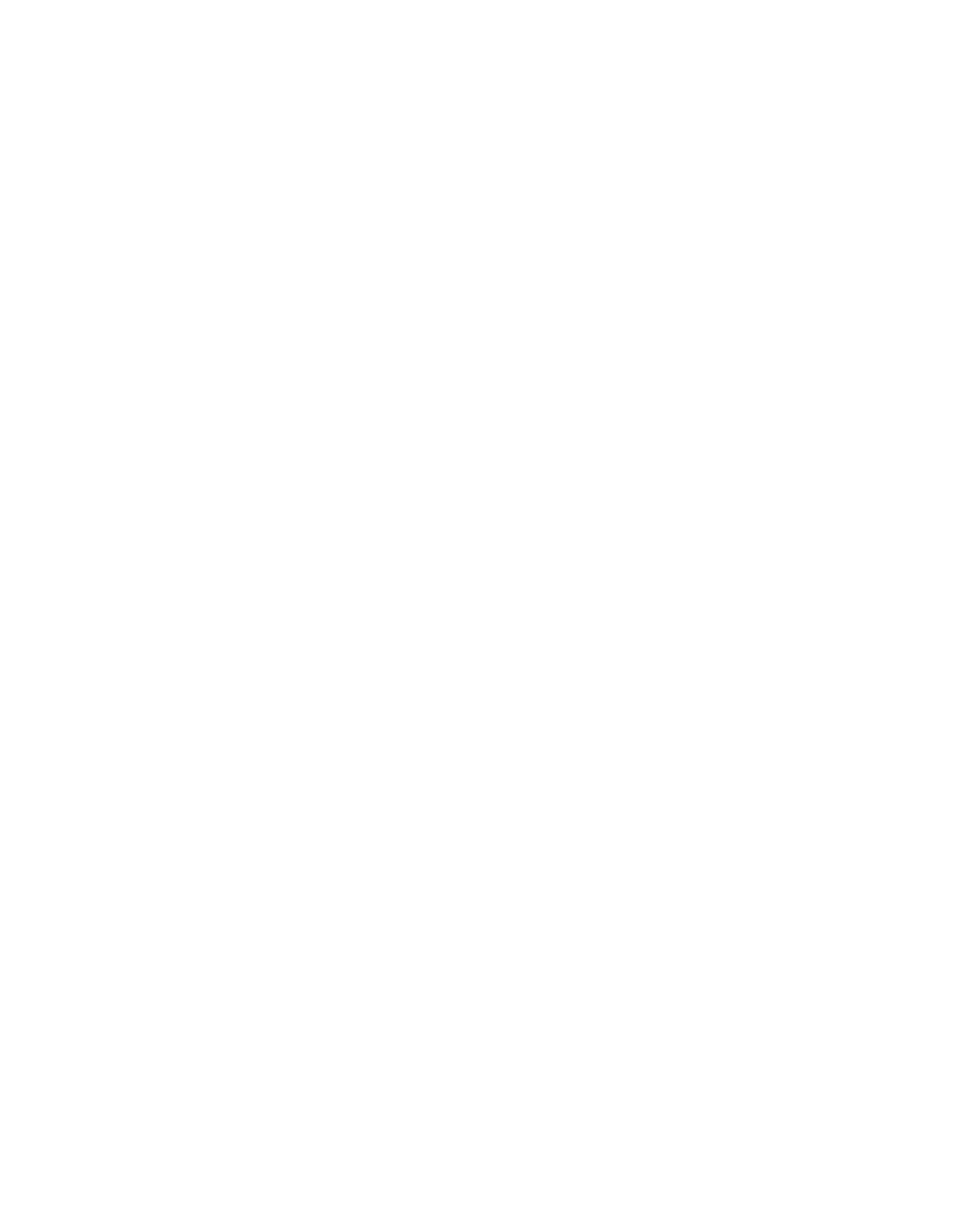#### **CERTIFICATIONS PURSUANT TO SECTION 302 OF THE SARBANES-OXLEY ACT OF 2002**

I, Donna Reilly, certify that:

- 1. I have reviewed this report on Form 10-Q of Global Clean Energy Holdings, Inc.;
- 2. Based on my knowledge, this report does not contain any untrue statement of a material fact or omit to state a material fact necessary to make the statements made, in light of the circumstances under which such statements were made, not misleading with respect to the period covered by this report;
- 3. Based on my knowledge, the financial statements, and other financial information included in this report, fairly present in all material respects the financial condition, results of operations and cash flows of the registrant as of, and for, the periods presented in this report;
- 4. The registrant's other certifying officer(s) and I are responsible for establishing and maintaining disclosure controls and procedures (as defined in Exchange Act Rules 13a-15(e) and 15d-15(e)) and internal control over financial reporting (as defined in Exchange Act Rules 13a-15(f) and 15d-15(f)) for the registrant and have:
	- (a) Designed such disclosure controls and procedures, or caused such disclosure controls and procedures to be designed under our supervision, to ensure that material information relating to the registrant, including its consolidated subsidiaries, is made known to us by others within those entities, particularly during the period in which this quarterly report is being prepared;
	- (b) Designed such internal control over financial reporting, or caused such internal control over financial reporting to be designed under their supervision, to provide reasonable assurance regarding the reliability of financial reporting and the preparation of financial statements for external purposes in accordance with generally accepted accounting principles;
	- (c) Evaluated the effectiveness of the registrant's disclosure controls and procedures and presented in this report our conclusions about the effectiveness of the disclosure controls and procedures, as of the end of the period covered by this report based on such evaluation; and
	- (d) Disclosed in this report any change in the registrant's internal control over financial reporting that occurred during the registrant's most recent fiscal quarter (the registrant's fourth fiscal quarter in the case of an annual report) that has materially affected, or is reasonably likely to materially affect, the registrant's internal control over financial reporting.
- 5. The registrant's other certifying officer(s) and I have disclosed, based on our most recent evaluation of internal control over financial reporting, to the registrant's auditors and the audit committee of registrant's board of directors (or persons performing the equivalent functions):
	- (a) All significant deficiencies and material weaknesses in the design or operation of internal control over financial reporting which are reasonably likely to adversely affect the registrant's ability to record, process, summarize and report financial information; and
	- (b) Any fraud, whether or not material, that involves management or other employees who have a significant role in the registrant's internal control over financial reporting.

Dated: November 10, 2015 By/s/ DONNA REILLY Donna Reilly Chief Financial Officer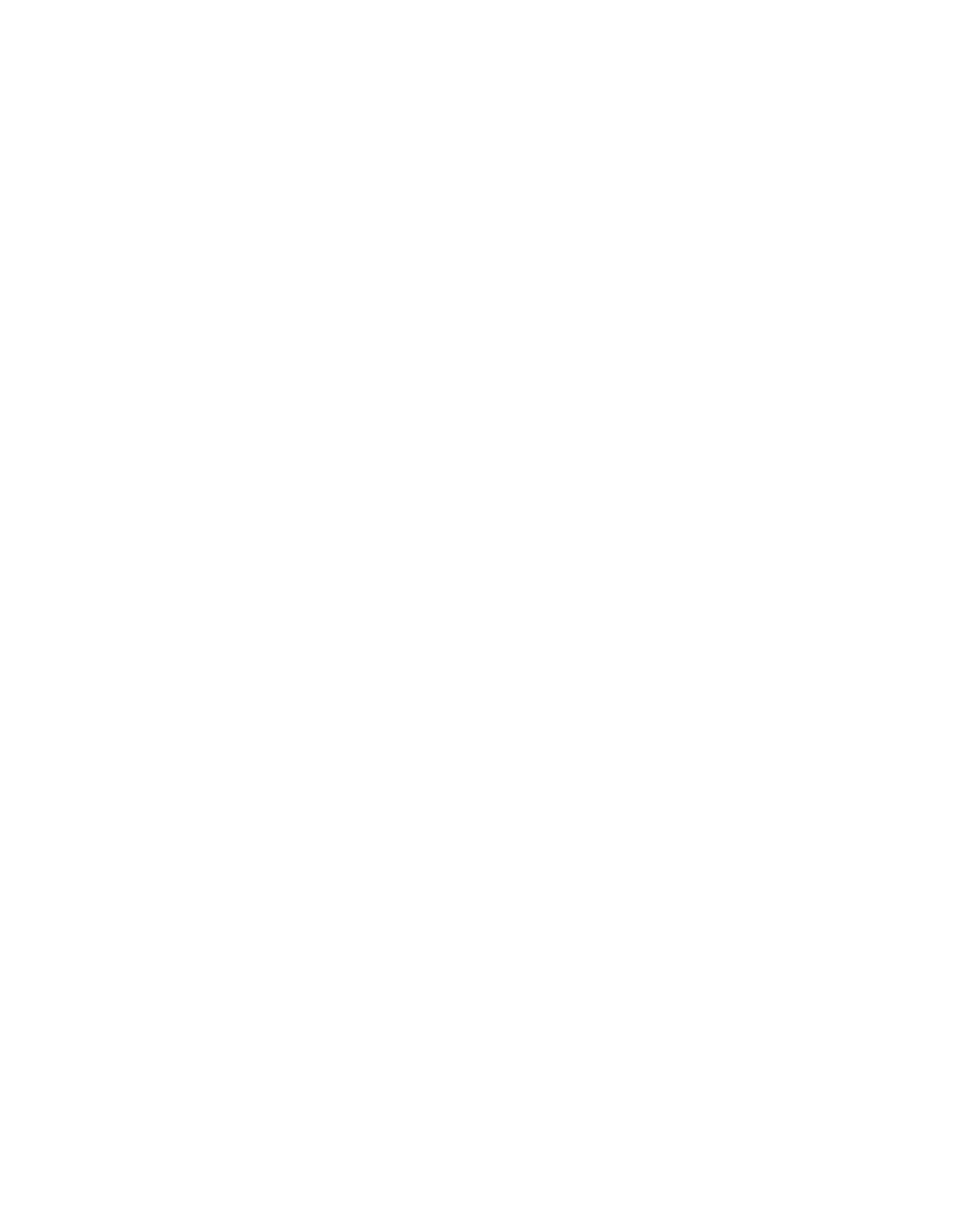#### **CERTIFICATION PURSUANT TO 18 U.S.C. SECTION 1350, AS ADOPTED PURSUANT TO SECTION 906 OF THE SARBANES-OXLEY ACT OF 2002**

Pursuant to 18 U.S.C. § 1350, as created by Section 906 of the Sarbanes-Oxley Act of 2002, each of the undersigned officers of Global Clean Energy Holdings, Inc. (the "Company") hereby certifies that, to the best of his knowledge:

- (i) The Quarterly Report on Form 10-Q of the Company for the quarter ended September 30, 2015 (the "Report") fully complies with the requirements of Section 13(a) or Section 15(d), as applicable, of the Securities Exchange Act of 1934, as amended; and
- (ii) The information contained in the Report fairly presents, in all material respects, the financial condition and results of operations of the Company.

Dated: November 10, 2015 By/s/ RICHARD PALMER

Richard Palmer Chief Executive Officer